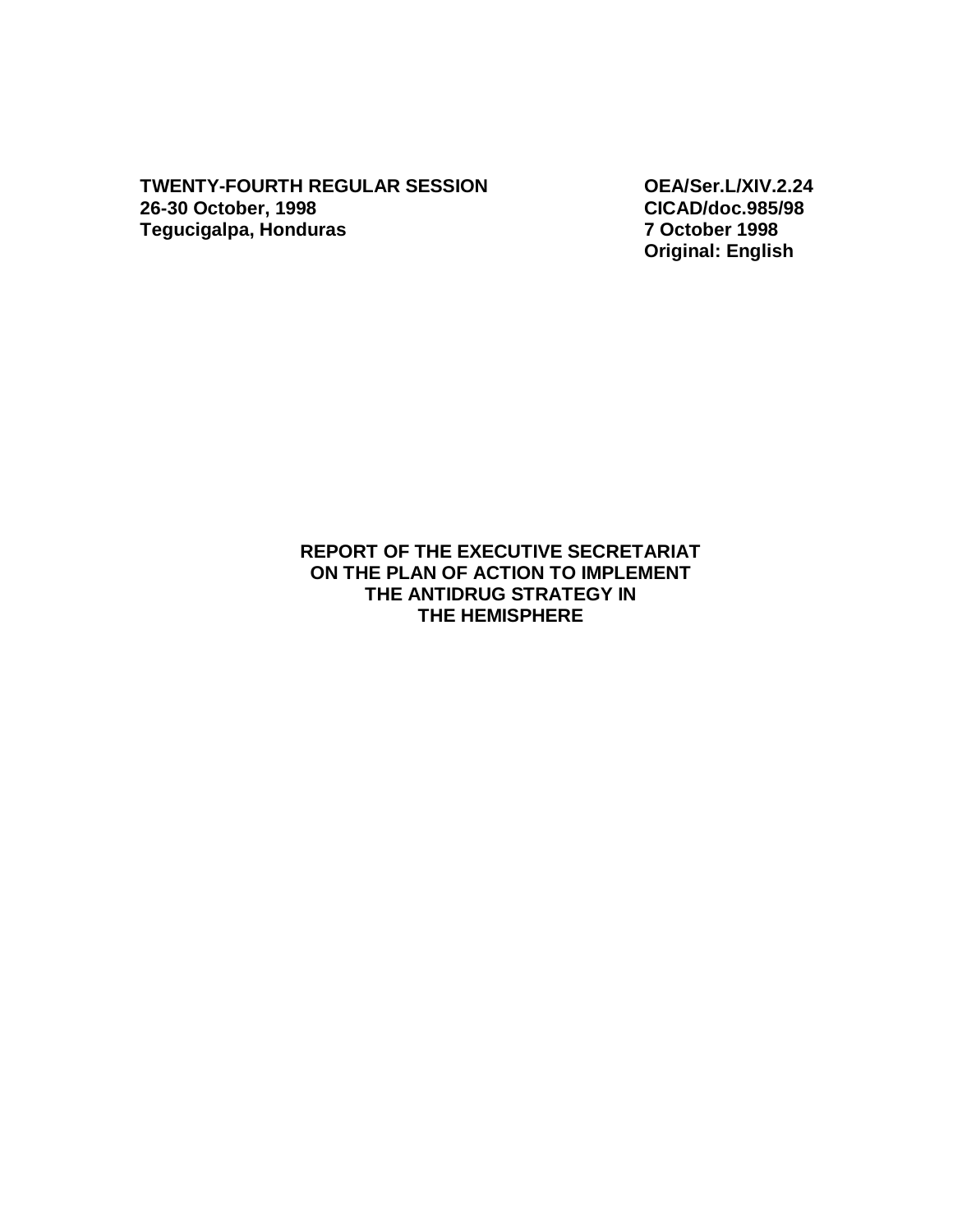## **I. DRUG ABUSE PREVENTION AND TREATMENT**

- *1. Mandate the Group of Experts on Demand Reduction to continue to examine the subject of Demand Reduction, and periodically to incorporate its conclusions and recommendations in the Plan of Action.*
- *2. Establish a mechanism to compile and disseminate information on experiences and successes related to demand reduction programming and initiatives.*
- *3. Prepare statistics on drug consumption in countries, including illicit drugs and licit pharmaceuticals.*
- *4. Compile and disseminate information regarding best practices in the areas of prevention and treatment in relation to special groups such as youth, women, indigenous peoples, etc.*
- *6. At technical meetings held by CICAD on this subject, promote the preparation of clear guidelines outlining those aspects and factors that, from a conceptual and methodological standpoint, should be included in a national prevention program, with a view to achieving standardization at the inter-American level on the basis of successful experiences carried out thus far.*
- *23. Assist with training.*
- *26. Develop impact indicators regarding programs and initiatives.*

Drug abuse prevention is a key element of the *Anti-Drug Strategy in the Hemisphere* and of all national drug control plans. The demand reduction section of the *Plan of Action* concentrates on disseminating information about experiences, successes and best practices, and on measuring the impact of prevention and treatment programs through statistical research and impact indicators.

The Executive Secretariat interprets member states interest in best practices as a desire to ensure that their program resources are being appropriately targeted, and are achieving satisfactory results. Indeed, the question of trends and best practices in prevention and treatment has been discussed in depth at both meetings of CICAD's new Expert Group on Demand Reduction (July 1997 and March 1998). The majority of CICAD's prevention and treatment programs are geared to professionals in demand reduction, and involve the pooling of experiences and transfer of knowledge, through training, upgrading of skills, and professional seminars, as well as formal educational opportunities.

### **1. CICAD's Expert Group on Demand Reduction**

The Expert Group met for the second time in Mexico City in March 1998, attended by representatives of twenty countries, and examined the desirability of establishing minimum standards of care in drug treatment, the accreditation of treatment centers, and the licensing of treatment providers. The recommendations are found in document CICAD/doc.953/98.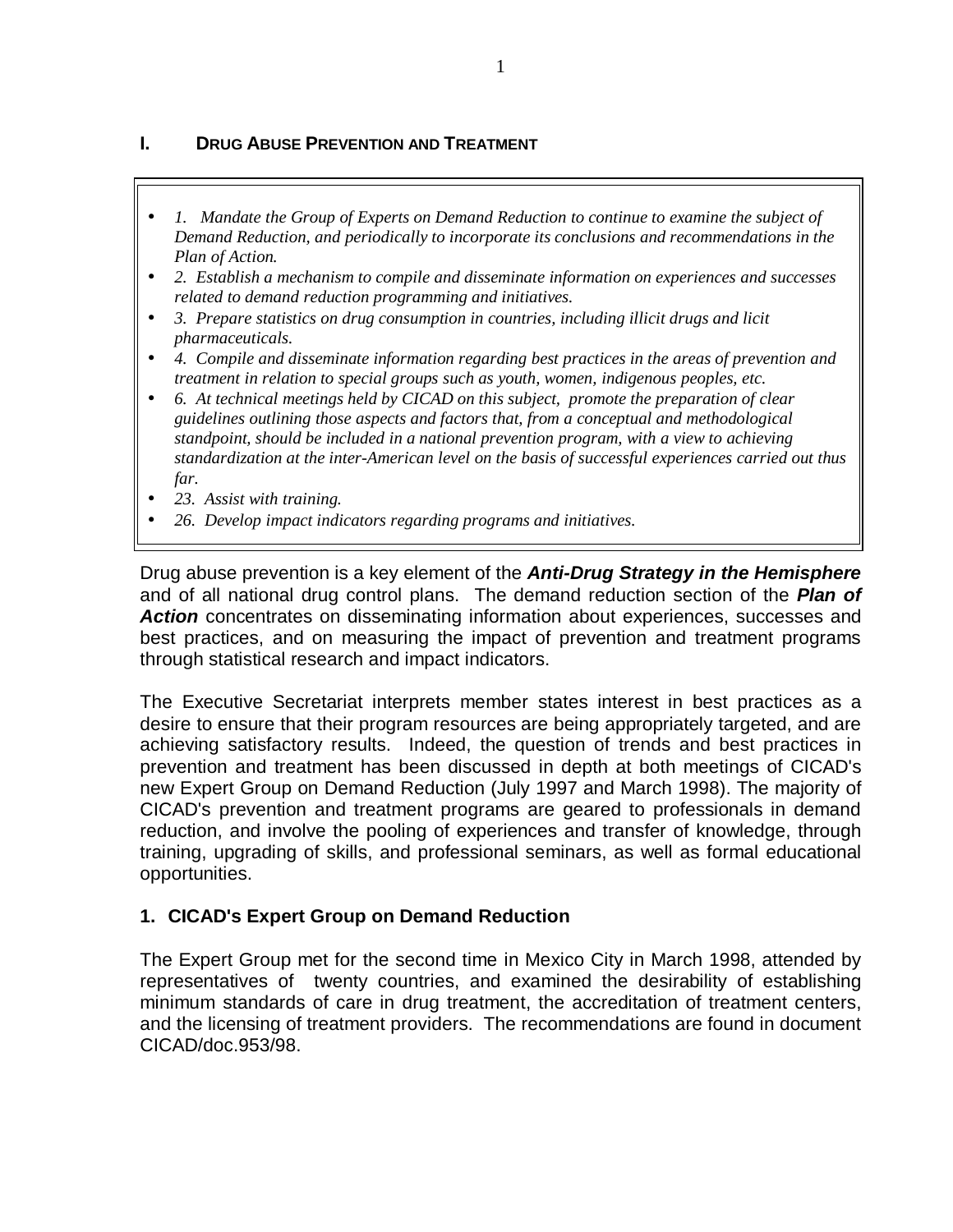In 1998, in order to help member states implement these recommendations, CICAD and the Pan American Health Organization have cooperated with four member states (Ecuador, Panama, Peru and Uruguay) to help them develop standards of care for drug treatment centers, and make those standards operational. The Dominican Republic has also requested assistance for 1999. CICAD's Web site includes the texts of the treatment standards of several countries. The third meeting of the Expert Group will be held in Uruguay early in 1999.



*Drug abuse prevention for street children in the Andean Region:* This project, sponsored by the US and Japanese Governments, helps train street educators in substance abuse problems, develops training manuals and prevention materials, and fosters networks of organizations working with street children. In-service job training for youth at risk is being provided through the Working Child Program in Quito, Ecuador, and the QHARURU Project in La Paz, Bolivia, which are also providing basic schooling. As a result of a national seminar sponsored by CICAD in Venezuela in 1997, the National Anti-Drug Commission and the NGO *Prevencion Alternativa* have established a prevention network for street educators. In 1998, training courses for street educators from throughout the Andean region were held in Bolivia and Colombia, thanks to the Comunidad San Gregorio in Bogota, Colombia.

### **2. Training and Human Resources Development**

Some fellowship opportunities are offered to attend university-level courses in demand reduction issues as the result of cooperation among interested Governments, the OAS Fellowships Program and CICAD, where each subsidizes a portion of the costs. CICAD is attempting to find more such educational offerings:

- since 1993, the Spanish Government and the OAS have offered fellowships for a post-graduate diploma course in addictions studies at the Complutense University in Madrid; for the 1998-99 academic year, a total of ten fellowships were awarded.
- in 1998, for the first time, the Government of Israel offered scholarships for English-speakers at a one-month course in Israel on addictions studies.

In 1998, CICAD also organized:

• training of trainers workshops in drug abuse prevention methodologies for youth and parents, in cooperation with the Inter-American Children's Institute (Peru, Honduras, Uruguay, Dominica, Bolivia and Belize)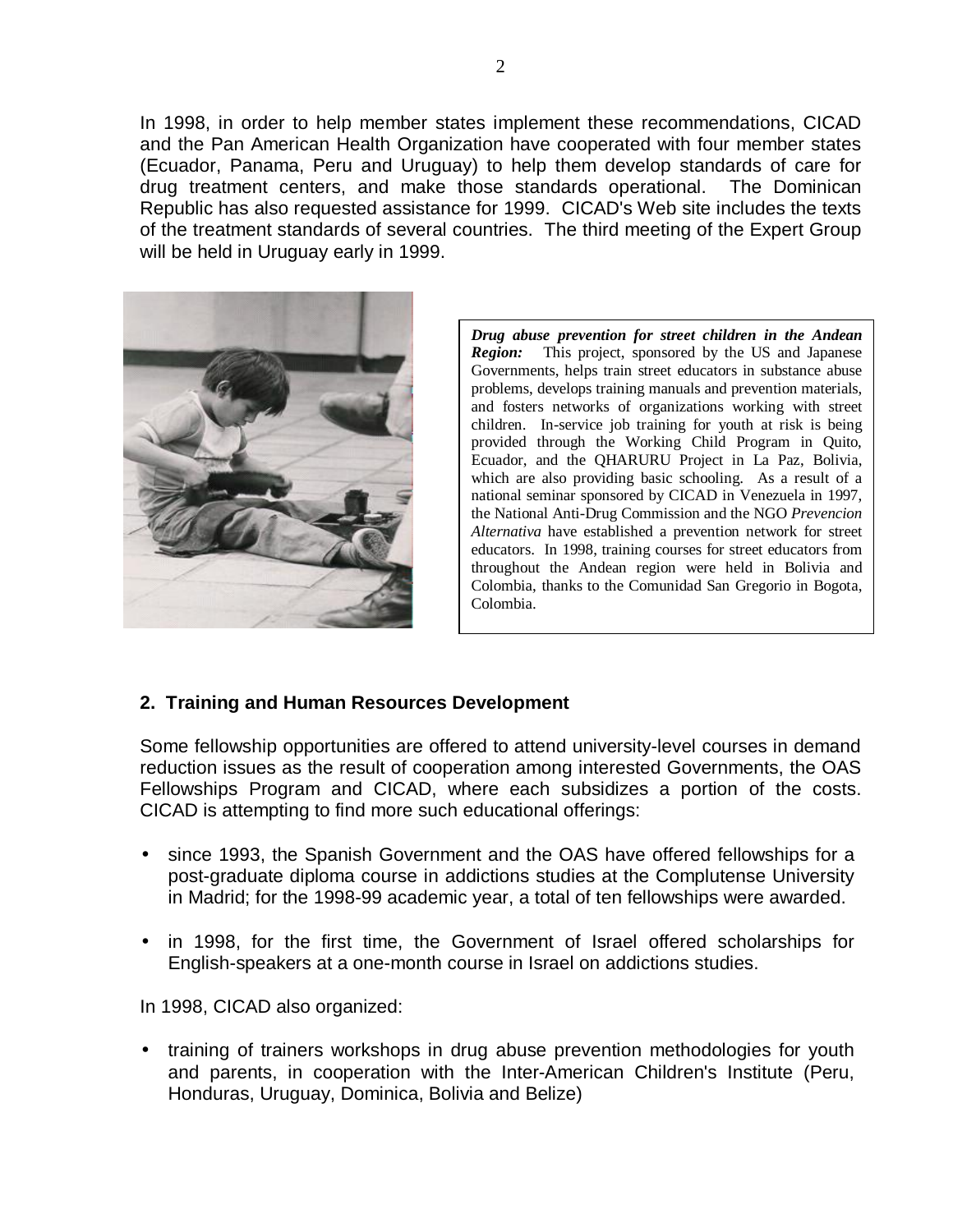- courses in drug treatment, rehabilitation and relapse prevention for counsellors in the English-speaking Caribbean (regional courses in Grenada, Belize, and Bluefields, Nicaragua)
- in-service training in treatment methods and technical needs assessments in Grenada, St. Vincent and the Grenadines, and Guyana
- a national training course for treatment professionals working with high-risk youth in Bolivia, using trainers from the Comunidad San Gregorio in Colombia
- two Central American Atlantic Coast regional training courses in community mobilization, strategic planning and decision-making, program evaluation and research to measure local attitudes about the drug problem (Panama City, Panama; and Limon, Costa Rica)
- an ongoing Central American exchange program with the M.A. Program in Intercultrual Public Health at the University of the Autonomous Region of the Caribbean Coast of Nicaragua (URACCAN)
- training in drug abuse prevention and treatment for nursing school students. This new pilot project, funded by the Government of Japan, has set up local curriculum committees in four nursing schools in the hemisphere (Carabobo, Venezuela; Cordoba, Argentina; Bogota, Colombia, and Sao Paulo, Brazil), and training in substance abuse issues has begun for the nursing school faculty. The project will expand to Peru, Bolivia and Ecuador.

### **3. Information – Inter-American Drug Information System (CICAD/IADIS)**

### **3.1. Documentation/Referential data**

CICAD has fully entered the INTERNET age, and regularly posts on its Web page information about its projects and programs in demand reduction. The Executive Secretariat has developed a "webliography" (bibliography of web sites) of approximately fifty sites containing information about prevention and treatment programs and projects. As sites are verified for content and appropriateness, links to each will be provided from CICAD's own Web page.

In its continuing effort to facilitate demand reduction information to OAS Member States, CICAD/IADIS has developed three databases with data on prevention institutions, programs and experts. Information on the prevention programs and institutions' databases are available at http://www.oas.org/EN/PROG/w3/index.htm. Information on prevention experts is available through CICAD's Inter-American Drug Documentation and Information Center (IADIC).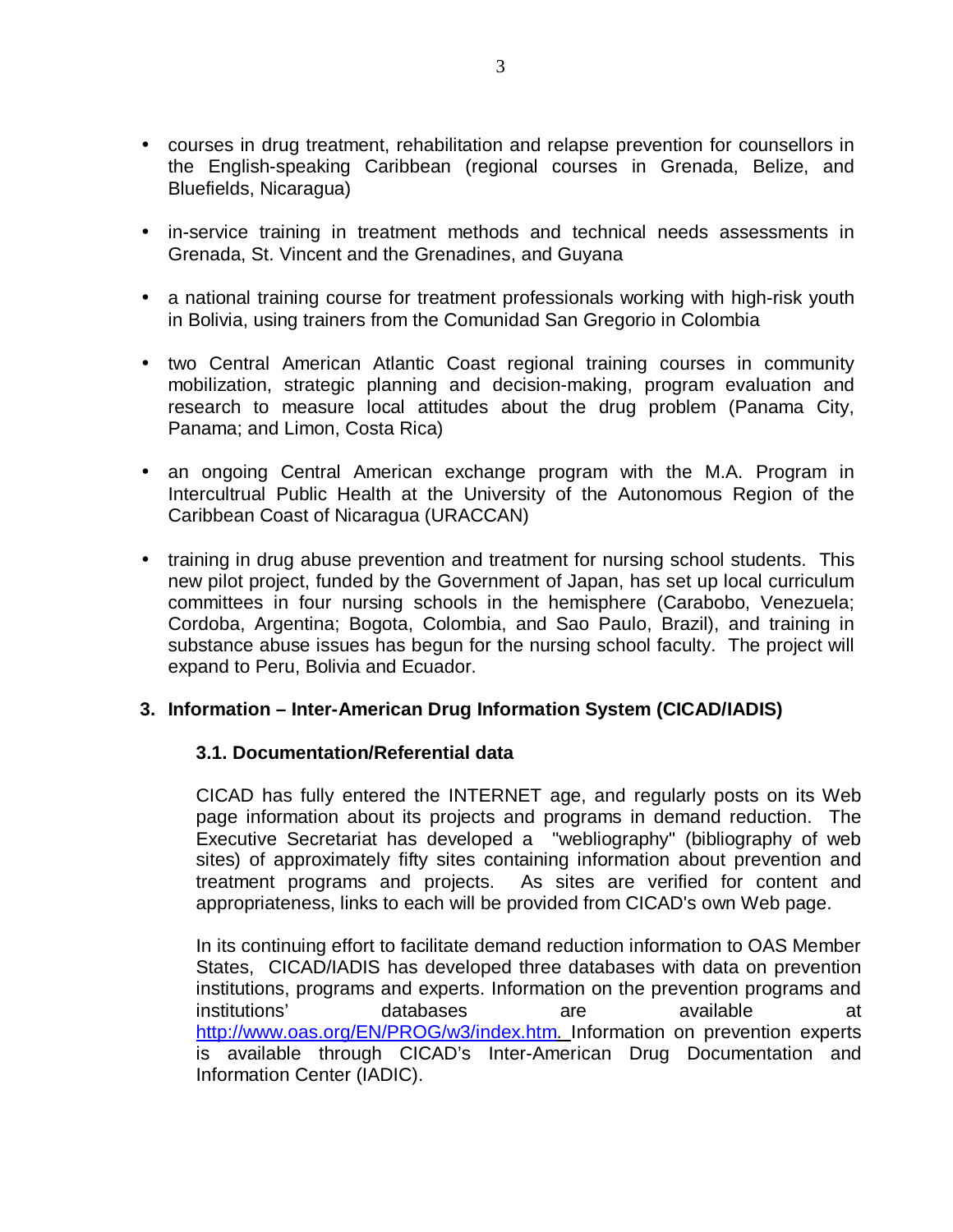IADIS' second CD-ROM entitled "Illicit Drugs," produced in the fall of 1998 and distributed at CICAD's XXIV Regular Session, provides over 43,500 references to materials on prevention, and treatment and rehabilitation, in addition to other demand reduction-related topics.

#### **3.2. Statistics – Module on Drug Use Data (SIDUC)**

The *Anti-Drug Strategy in the Hemisphere*, and its Action Plan, give high importance to statistics on the use of both illicit drugs and licit pharmaceuticals. The Executive Secretariat of CICAD has thus developed SIDUC to help member states monitor problems associated with drug use and abuse, provide adequate program responses and gauge their effectiveness. The Module, still in its initial stages in most countries, will include surveys in drug treatment centers, emergency rooms, detention centers, and high schools, and, if funding were available, general household surveys.

#### *SIDUC has made the following progress over the last year:*

- *The first SIDUC report* was presented to the twenty-second regular session of CICAD (Lima, November 1997), and three months later, a technical meeting was held in Panama in which experts from nineteen countries assessed the research findings. The drug treatment center surveys showed, among other findings, that a majority of patients were between the ages of 25 and 34, most were either unemployed or students, and nearly all patients started their substance use with alcohol and/or marijuana. These data are limited and must be complemented by research on other population groups, particularly school children.

- *The second phase of the project* consisted of surveys of drug use conducted in emergency rooms in 1998 in twenty countries, along with further treatment center studies. The preliminary findings are being presented to the twenty-fourth regular session of CICAD.

*The EPI-SIDUC software* was improved during the year, to facilitate data entry and analysis.

- *The international SIDUC advisory group* met on three occasions to discuss and refine the survey questionnaires and ensure technical standards for the reports.

#### *SIDUC training activities in 1998*

- A national training course on the SIDUC methodology was held in *Brazil (May 1998)* for technical staff of all the collaborating centers of the National Drug Commission (CONFEN). This course was conducted in cooperation with the United Nations International Drug Control Programme (UNDCP). The SIDUC instruments were translated into Portuguese, and are currently being revised and refined in Brazil by national experts.

- A training seminar was held *for twenty national coordinators of SIDUC (Medellin, Colombia, April 1998)*, focusing on sampling size, field methodologies and data collection techniques.

SIDUC faces obstacles in the short term, such as the large differences in research infrastructure in different countries, and the need for trained personnel to conduct the surveys and analyze the data. Financial assistance to CICAD from the Government of the United States has been instrumental in launching SIDUC in twenty countries, but additional funding support will be needed on a sustained basis to enable member states to establish trend data over several years.

In 1999, particular emphasis will be placed on implementing the SIDUC program in the Caribbean region, in accordance with the Barbados Plan of Action. The Executive Secretariat of CICAD developed a research proposal for funding,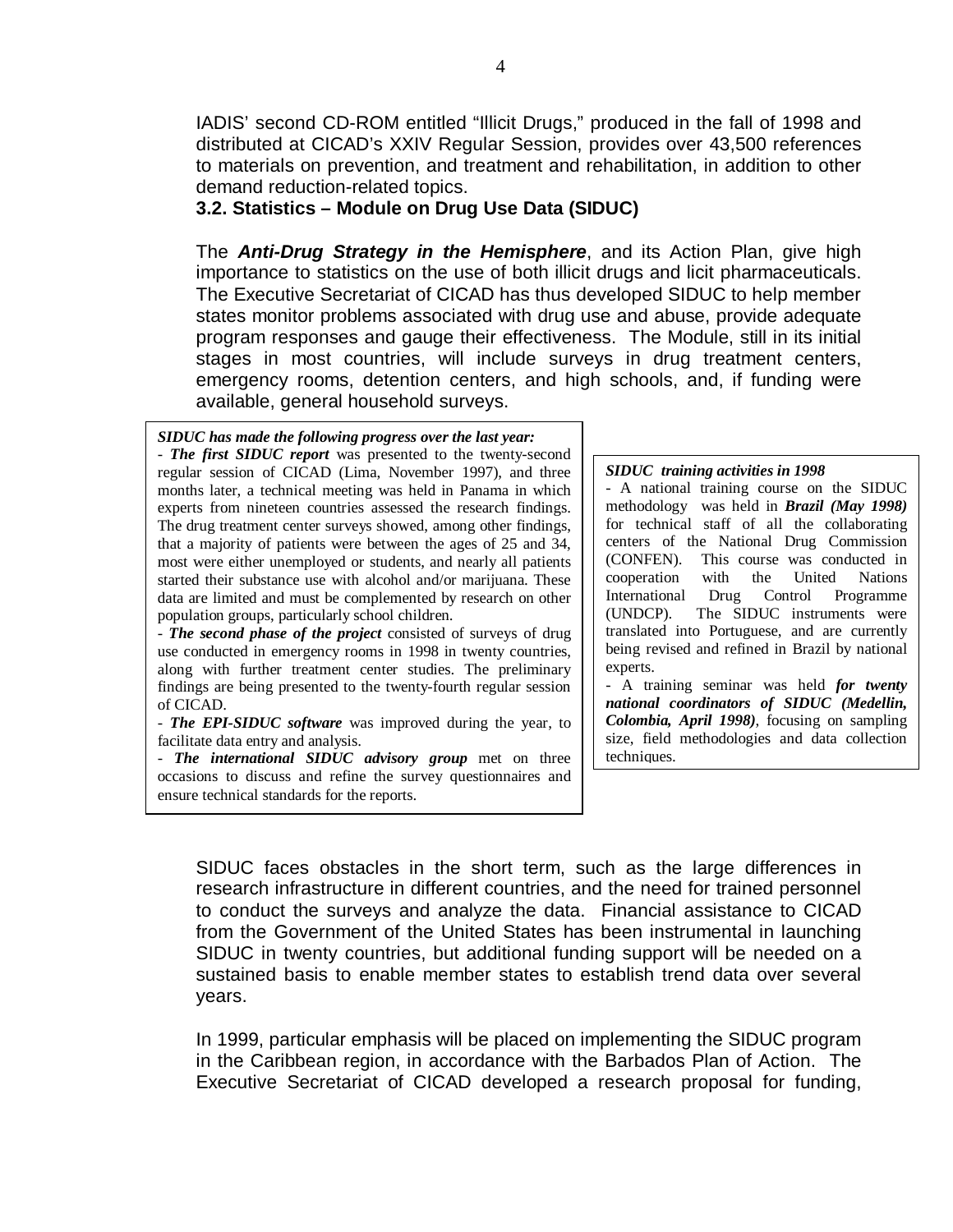which is receiving favorable consideration by the European Commission and UNDCP.

To help prevention institutions gain access to the INTERNET, CICAD is providing them with computers, scanners, printers and modems, as equipment and/or funding become available. In 1998, the Government of Korea again donated ten computers, which CICAD is shipping to drug researchers in Central America and the Caribbean in support of the Statistical Module on Drug Use Data System (SIDUC).

- **II. RESEARCH**
- *5. Strengthen its capacity and assist countries in monitoring trends and promote research on drug abuse, including studies on the health and social costs of substance abuse.*
- *24. Assist the countries in data base development and data gathering regarding all aspects of the drug issue.*
- *26. Develop impact indicators regarding programs and initiatives.*

The Executive Secretariat has been working hard to increase the level and quality of research on drug use, in the conviction that prevention and treatment programs must be driven by knowledge and science about the nature of addiction, risk and protective factors, and the characteristics of different populations of drug users or potential drug users. Research is also essential to measuring the impact of demand reduction programs.



In addition to this ongoing program, CICAD is working with the Johns Hopkins University to investigate drug use among adolescents in Central America, Panama and the Dominican Republic, under a research grant from the U.S. National Institute on Drug Abuse.

In 1998, at the request of the Government of Belize, CICAD provided technical assistance to the National Drug Council in its analysis of a survey of drug use among high school students.

### **III. OTHER**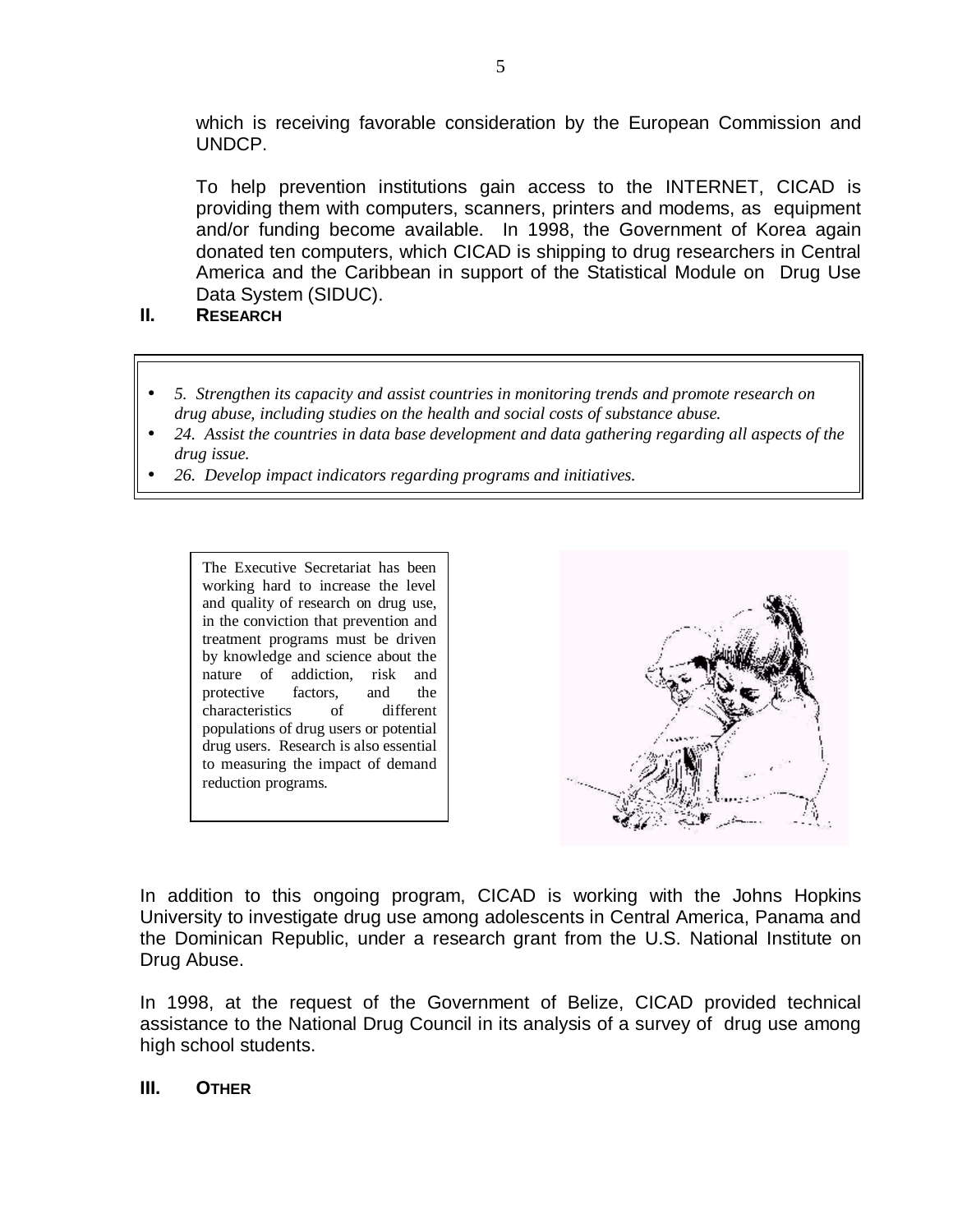### **1. Technical assistance in project development**

At the request of the Peruvian Government, the Executive Secretariat of CICAD provided technical assistance to the National Drug Commission (CONTRADROGAS) in the development of demand reduction projects in a joint effort by the Peruvian Government, CICAD and the Inter-American Development Bank to raise funding for demand reduction and alternative development programs in Peru.

#### **IV. RESOURCES NEEDED IN 1999- PROJECTS/ACTIVITIES, INFORMATION AND STATISTICS RELATED TO DEMAND REDUCTION**

| <b>Activity/Project</b>                                           | <b>Estimated Cost</b><br>(1999) |
|-------------------------------------------------------------------|---------------------------------|
| Assist member states in developing and implementing minimum stand | \$375,000                       |
| of care in drug treatment                                         |                                 |
| Prevention research                                               | \$200,000                       |
| Expansion of prevention training in nursing schools               | \$250,000                       |
| Demand Reduction Expert Group meeting(s) @\$30,000 each           | \$60,000                        |
| Support for development of post-graduate courses in addictions    | \$250,000                       |
| studies at Latin American and Caribbean universities              |                                 |
| Training program in demand reduction for the Americas             | \$700,000                       |
| SIDUC surveys, training, international advisory group costs       | \$800,000                       |
| Information services                                              |                                 |
| Product development/Identification/                               | \$80,000                        |
| Expansion of access to demand reduction information               |                                 |
|                                                                   |                                 |
| <b>TOTAL</b>                                                      | \$2,715,000                     |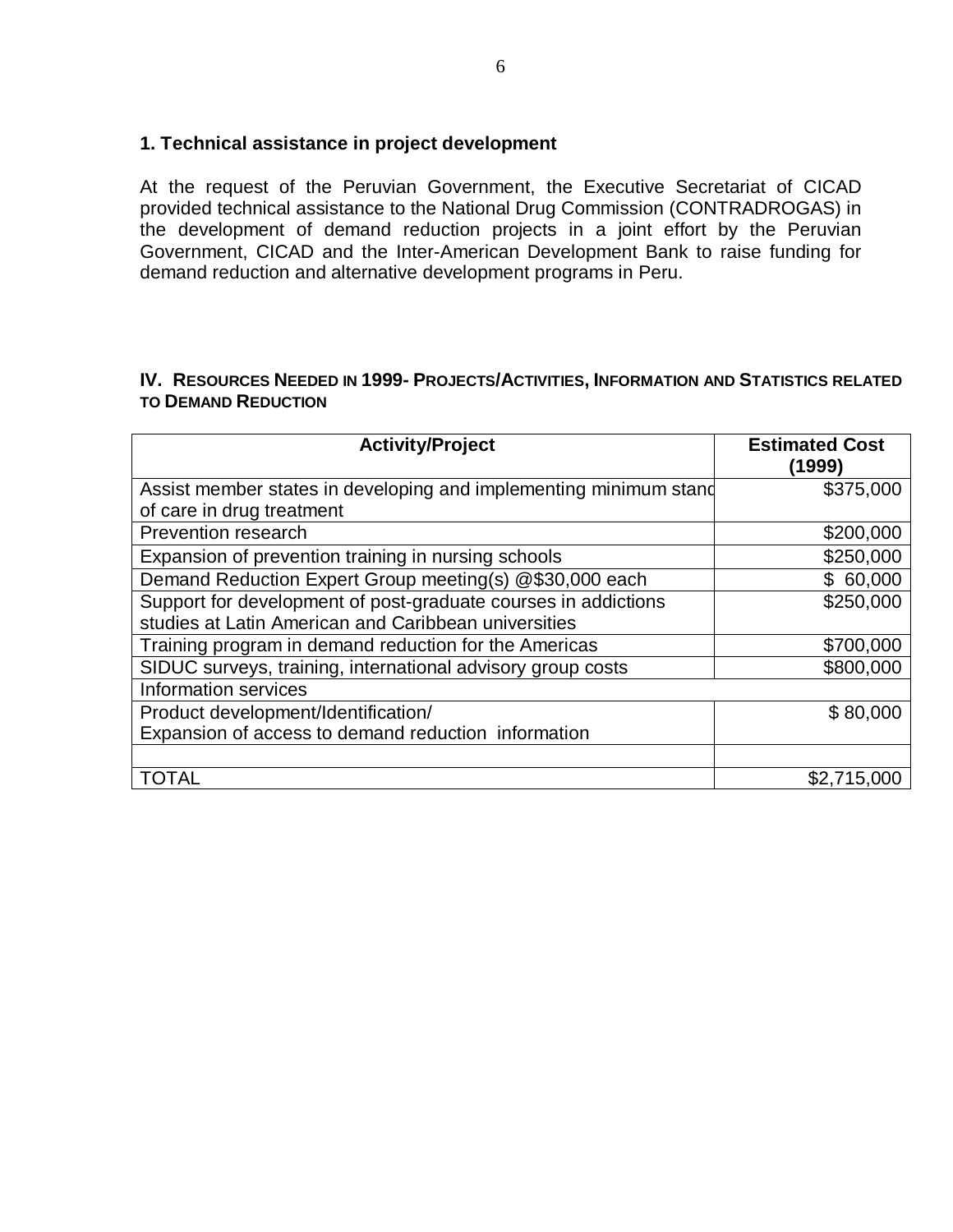## **SUPPLY REDUCTION**

### **I. CONTROL AND INTERDICTION**

- *7. Assist in promoting greater coordination among law enforcement agencies/officials and among the judiciary.*
- *8. Promote and facilitate better coordination in intelligence gathering/exchange and regarding drug-related investigations internationally.*
- *23. Assist with training.*
- *27. Identify and compile information concerning existing training activities being carried out by agencies/organizations and further coordinating training initiatives being contemplated by CICAD with these existing programs.*

Communication and the exchange of intelligence and information play an important role in successful monitoring, investigation, interdiction and prosecution of drug-related cases. Equally important are cooperation and collaboration among agencies and officials, in country and internationally, involved in drug law enforcement and prosecution. Within the framework of the Plan of Action, the Executive Secretariat has been pursuing the following activities to promote or facilitate the foregoing:

## **1. Drug Control Telecommunication Network for Precursor Chemicals (RETCOD/Precursors)**

RETCOD/Precursors is a computer and radio-based system, currently being implemented in South America. The network is intended to promote and facilitate secure communication and cooperation among those responsible for the control of chemicals. A more detailed discussion of this initiative can be found in the **Control Measures** section of this report.

### **2. Training**

The importance of communication and the exchange of information as well as the need for cooperation are re-enforced during the training workshops organized by the Executive Secretariat. While some of these workshops are detailed in other parts of this report, it is important to note in particular the emphasis given to this in the training courses carried out in conjunction with the Governments of Spain and Canada.

*CICAD/Government of Spain Training courses ( international cooperation on legal assistance):* 

- May 1998, *Antigua, Guatemala*: for Central American countries.
- November 1998, *Santa Cruz de la Sierra, Bolivia:* Mercosur and Andean Community countries

*CICAD/Government of Canada Training Courses*:

- July 1998: 10<sup>th</sup> Inter-American Drug Control Workshop at the Canadian Police College in *Ottawa* which devoted considerable time to the issue of money laundering control.
- November 1998: *Bahamas*, money laundering investigations training programs for Caribbean **Countries**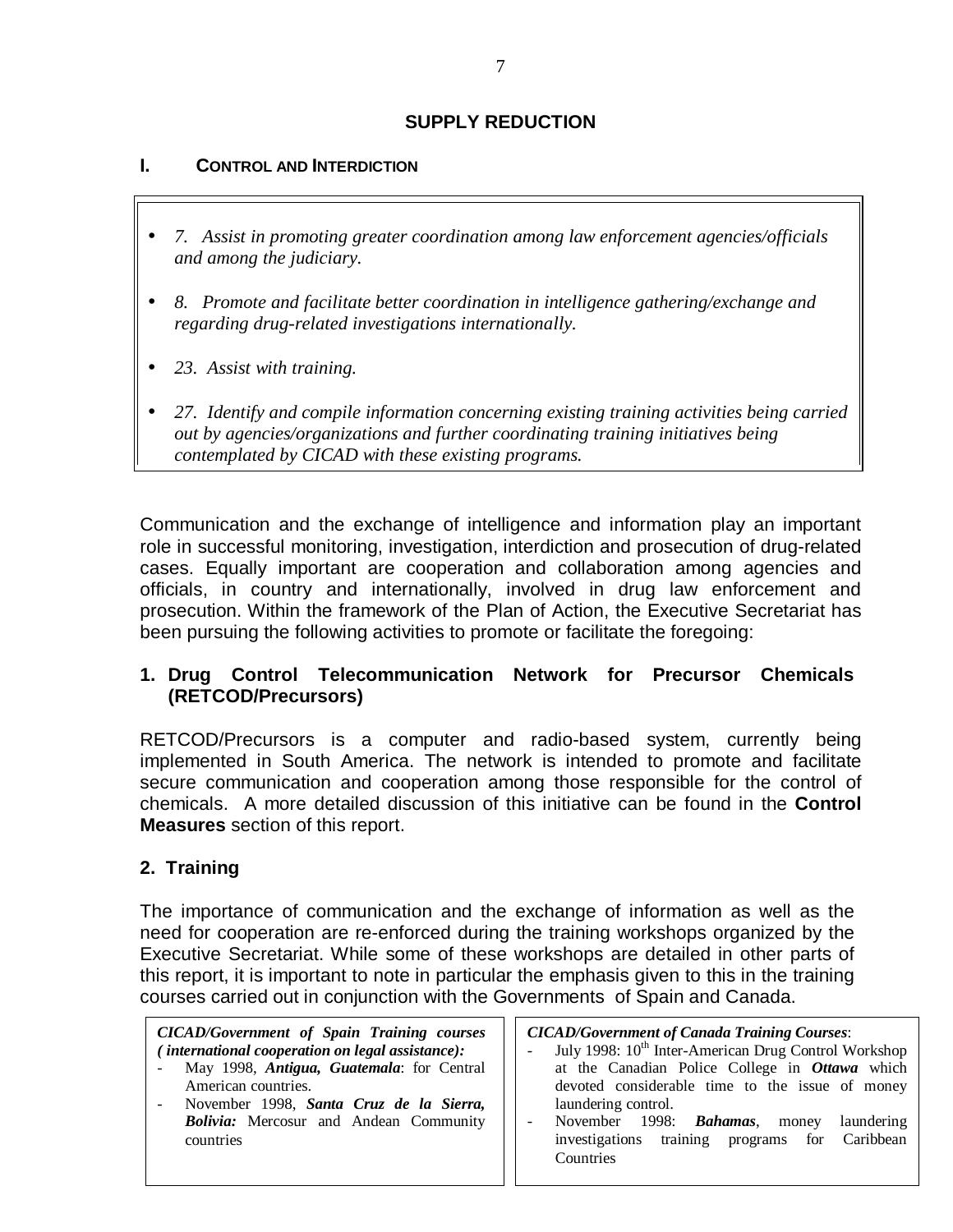## **3. CICAD's Money Laundering Control Expert Group**

The Expert Group has developed a guide to promote cooperation, information exchange and to facilitate better coordination in intelligence gathering and exchange on drug and related matters that can be accessed electronically through CICAD's web page. At this time it provides a listing of central authorities through whom cooperation, information and mutual legal assistance can be obtained. It is limited only by whether countries have or have not provided this information to the Secretariat.

## **4. Information- Inter-American Drug Information System (CICAD/IADIS)**

# **4.1. Statistics- Module for the Control Area (CICDAT)**

The Anti-Drug Strategy in the Hemisphere and the Plan of Action for its implementation, encourage increased international cooperation in the standardized collection of material and data analysis. Both are important elements which support the decision making process and the establishment of adequate national and hemispheric anti-drug policies. In 1987, and in the framework of CICAD/IADIS, the Executive Secretariat of CICAD created the Inter-American Data Bank as a mechanism with the principal objective of continuous, systematic and standardized gathering of national data on drug control and consumption. Time series data from issues such as drug seizures, chemical precursors and substances, laboratories, eradicated, fumigated or abandoned areas, arms, money and real-estate, and captured persons, are already available through the CICAD Statistical Bulletin. The lastest edition (1998) of the Bulletin has just been released.

A Technical Meeting, which took place in the Dominican Republic (June 22 to 24, 1998), for the evaluation of the CICDAT project concluded that

-

*Problems encountered during CICDAT development*: 1. The considerable difference in infrastructure and training level in place in the respective countries. 2. The lack of an institutionalized national system for the collection of statistical information. 3. The lack of specialized personnel.

due to the potential use of CICDAT in the projected "Multilateral Evaluation Mechanism" (MEM) it is necessary to continue and to strengthen the CICDAT module in order to achieve the uniform collection, centralization and analysis of the distinct supply control variables, and to obtain the data necessary for the construction of statistical indicators which allow greater knowledge of the problem and the redirection of supply control plans, programs, and policies.

*Principal recommendations put forth at CICDAT Technical Meeting:* 

- To encourage the support form the national authorities to achieve full implementation and development of the CICDAT module in the member countries.
- To establish an "Inter-American Statistical Drug Data Network" (RIDED), which integrates the control module (CICDAT) and the consumption module (SIDUC). This network will be integrated by the offices responsible for the consolidation of statistics, the Control and Consumption Areas of each member country, the respective Anti-Drug Commissions or their equivalent, and in the Inter-American [**Statistics**] Data Bank of the Executive Secretariat of CICAD. The Network could also be integrated with the respective agencies of the Permanent Observer Countries before the OAS, as well as with governmental International Organisms as requested.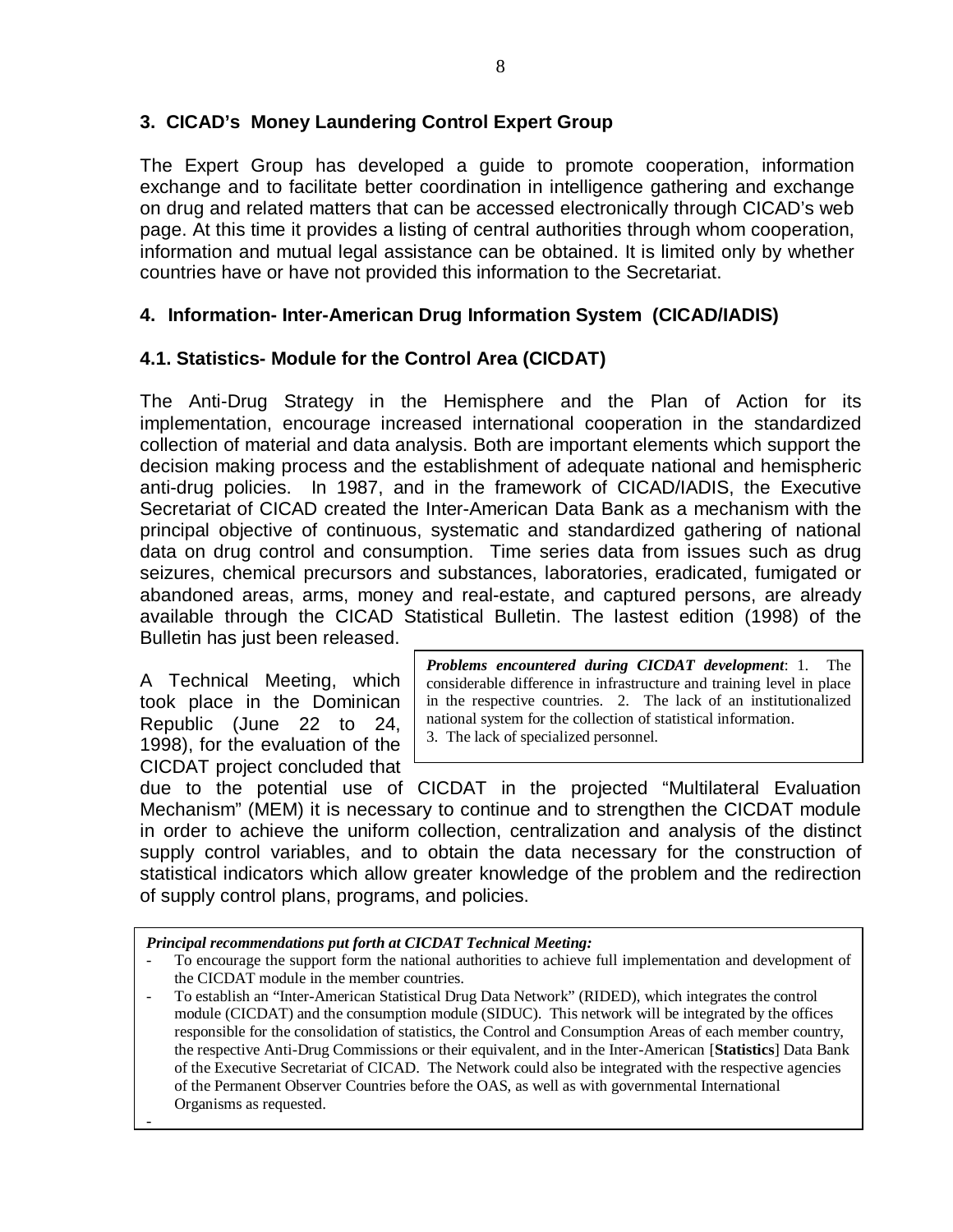#### **II.** ALTERNATIVE DEVELOPMENT

- *9. Establish a mechanism for the compilation and dissemination of information concerning experiences in alternative development efforts and programs (including those of NGO's)*
- *10. Assist member states making representation to international financial institutions for financial support for alternative development initiatives.*
- *11. Develop a mechanism for the verification of illicit drug cultivation, environmental damage and identification of economic redevelopment of these areas in member states.*
- *25. Assist countries with the identification of sources of money to support the implementation of the strategy*
- *27. Identify and compile information concerning existing training activities being carried out by agencies/organizations and further coordinating training initiatives being contemplated by CICAD with these existing programs.*

Alternative development is an essential component of an integrated and comprehensive drug strategy to reduce illicit cultivation of drugs. The success of alternative development initiatives depends in part on the availability of sufficient financial support and the economic viability of the alternative proposed. The Executive Secretariat has initiated the following projects within the Plan of Action to address the foregoing aspects of alternative development:

### **1. Consultative Groups to Support Anti-Drug Efforts in Peru and Colombia**

During the XXII Regular Session of CICAD, held in Lima, Peru in November 1997, members approved the recommendations of the Alternative Development Working Group (September 1997), requesting the Executive Secretariat to assist member states in formulating presentations to the international financial community. Moreover, they requested CICAD to assist in convening meetings of donors and consultative groups to fund alternative development projects.

The Executive Secretariat, working with the Peruvian government and the Inter-American Development Bank (IDB), has invited the international community to participate in a consultative group meeting. The meeting is to be held at the headquarters of the European Community (EC) in Brussels, Belgium (November 10- 11, 1998). The objective of the meeting is to stimulate financial support for alternative development activities and drug prevention projects in Peru.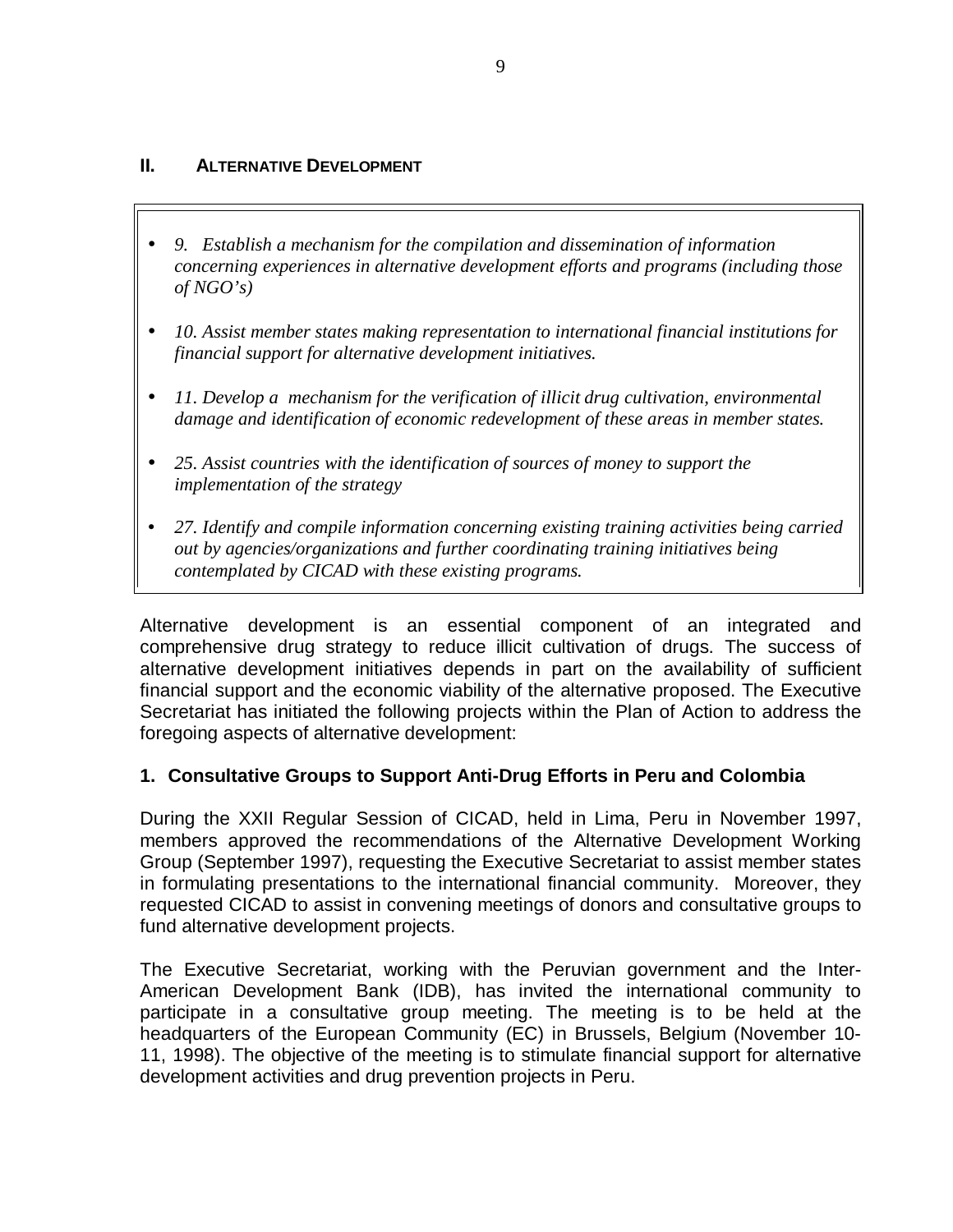The Colombian Government has also requested CICAD's assistance to organize a similar meeting, and preliminary coordinations continue.

## **2. International Financial Institutions (IFIs)**

To assist countries with the identification of sources of money to support alternative development activities, the Executive Secretariat has prepared a directory of IFI's which includes the financial terms, the documents required, government input, the minimum expected yield, and details of who to contact in each IFI, as well as other international cooperation institutions. This guide incorporates not only those institutions which have already financed alternative development projects, but also potential funding institutions. The guide was be distributed in Colombia during the meeting of the Alternative Development Group of Experts (September 22-24) and at the CICAD meeting in Honduras (Oct 26-30).

## **3. Generalized Land-Use Evaluation and Management Tool (GLEAM):**

With contracted assistance from the private sector, the Executive Secretariat initiated development of the Generalized Land-Use Evaluation and Management Tool (GLEAM).

In August 1998, the Executive Secretariat initiated a mini pilot project of the GLEAM Tool centered in the Upper Huallaga Valley of Peru. The Government of Peru has been actively involved in the formulation and implementation of this project. The Executive Secretariat has

*How does GLEAM work?*: Using satellite imagery and aerial photography, identifies current land use patterns as well as areas under illicit cultivation. Supplementing this with other information and data sets, it is possible to build a multidimensional model or image of the land in question. The model documents the physical circumstances of the area and the infrastructure in place. GLEAM examines and documents the environmental conditions and allows for an assessment of the impact of such cultivation. Using GLEAM, it is possible to assess the current situation and, based upon various factors, develop economically viable alternatives for redevelopment, which may or may not be agriculturally based.

been working with the Peruvian National Drug Control Commission – CONTRADROGAS, to formulate the specifics of the project. The pilot project will be completed by mid-November 1998.

Pending the results of the pilot, consideration will be given to applying GLEAM to a larger area in Peru. The Government of Colombia has also expressed its interest in participating in a similar project.

## **4. Information - Inter-American Drug Information System CICAD/IADIS**

## **4.1. Documentation/Referential Data**

In support of the establishment of a mechanism for the compilation and dissemination of information concerning experiences in alternative development efforts and programs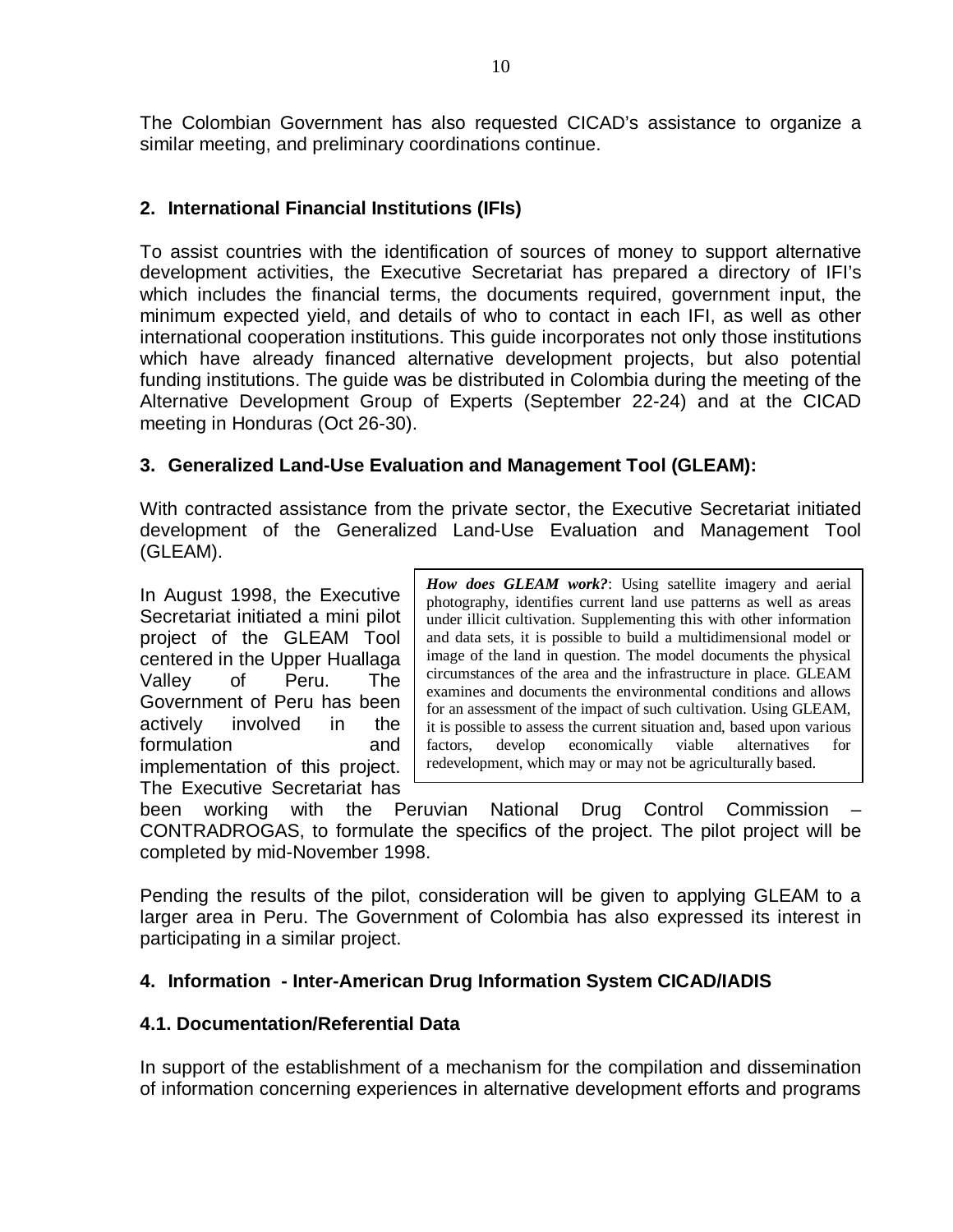(including those of NGO's), the Executive Secretariat has promoted the development of data bases containing detailed description of such projects, institutions and experts. Most of the information collected about such programs and projects are already available on the Internet, on CICAD's web page, under the Inter-American Drug Information System section http://www.oas.org/EN/PROG/w3/index.htm

The information concerning institutions and experts on alternative development is available in offline referential databases. Directories of programs and projects and institutions and experts have been compiled, and are available on the Internet. In addition to these compilations, bibliographic and Internet information on alternative development and other trafficking topics has been added to the Executive Secretariat's library collection.

IADIS second CD-ROM entitled "Illicit Drugs" provides over 400 references to materials on alternative development.

#### **III.** RESOURCES **NEEDED** IN **1999 – PROJECTS/ACTIVITIES, INFORMATION AND STATISTICS RELATED TO SUPPLY REDUCTION.**

| <b>Activity/Project</b>                                   | <b>Estimated Cost (1999)</b> |
|-----------------------------------------------------------|------------------------------|
| Control and Interdiction                                  |                              |
| Training: CICAD-RCMP workshop                             | \$55,000                     |
| <b>Alternative Development</b>                            |                              |
| <b>Consultative Group: Colombia</b>                       | \$20,000                     |
| <b>IFI Guide</b>                                          | \$1,000                      |
| Alternative development Information Center                | \$35,000                     |
| <b>GLEAM</b>                                              |                              |
| - Peru (post mini pilot)                                  | \$550,000                    |
| - Colombia                                                | \$550,000                    |
| <b>Integrated Pest Management</b>                         | \$85,000                     |
| Information services                                      |                              |
| Product development/Identification-Expansion of access to | \$20,000                     |
| supply reduction information                              |                              |
|                                                           |                              |
| <b>TOTAL</b>                                              | \$1,316,000                  |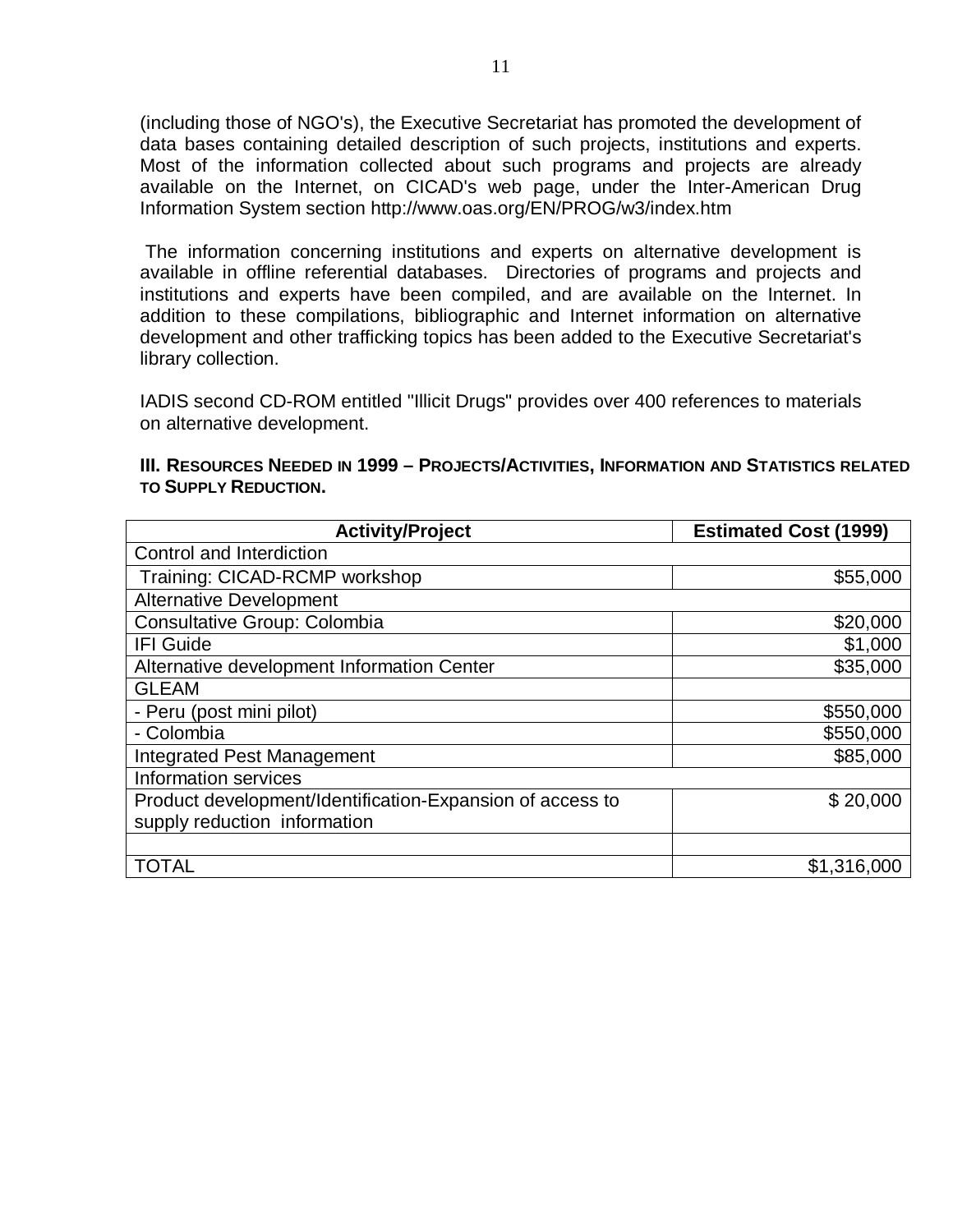## **CONTROL MEASURES**

## **I. CONTROL OF PRECURSORS AND OTHER CHEMICALS.**

- *12. Reinforce training initiatives regarding the control of precursor chemicals including the safe and acceptable disposal of these substances and the neutralization of chemical by-products on the environment with the assistance of relevant experts in these fields*
- *13. Develop model systems and procedures for the control of precursor chemicals, while not interfering with legitimate commercial or industrial trade in/use of these substances.*
- *14. Develop mechanisms to control precursor chemicals.*
- *15. Promote collaboration and cooperation among the countries regarding the movement of precursor chemicals using various mechanisms including standard form and procedures for verification.*
- *23. Assist with training*
- *28. Ensure strong coordination with the UNDCP and other appropriate international organizations to avoid overlap and duplication, promoting the development of collaboration and the pursuit of joint initiatives.*

Precursors and other chemicals used in the production of illicit drugs are being shipped to and through countries in this hemisphere. The 1988 UN Vienna Convention and the CICAD Model Regulations concerning precursor chemicals define controls over these substances.

The prevention of diversion and use of these substances is a priority area of concern to CICAD as defined by the Hemispheric Anti-Drug Strategy and its Plan of Action. Within the framework of the foregoing, the Executive Secretariat has developed an integrated strategy to address this issue. The objective of this strategy is to enhance the ability of member states to control the movement and use of precursors and other chemicals and, in so doing prevent or minimize their diversion. The scope of the strategy covers a plan of action as defined by the following activities:

### **1. Administrative controls**

CICAD's Expert Group on Precursor Chemicals met in Santa Cruz, Bolivia (September 28- October 2, 1998) to conclude its review of the Model Regulations to Control Chemical Precursors and Chemical Substances, Machines and Materials. During this meeting, the Expert Group also discussed administrative procedures and mechanisms as part of a model system for the control of these substances.

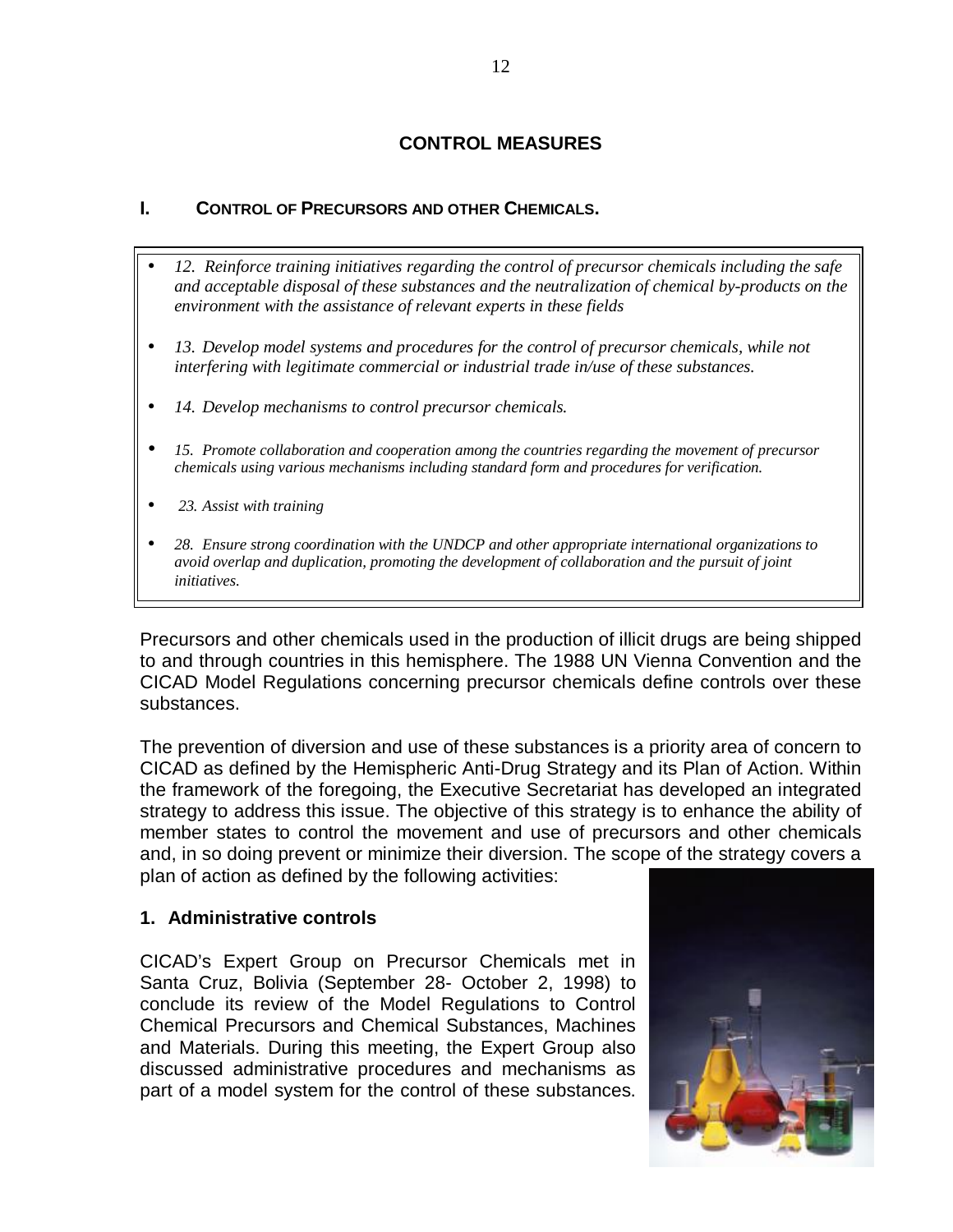A draft of summary elements for a proposed model control system will be available by the end of calendar year 1998.

The issue of security and forgery related to permits, labeling of chemical shipments etc. was also discussed by the Expert Group. In this context, the Executive Secretariat is identifying methods that might be employed by member states to increase the security of chemical shipments. The results of this work will be disseminated to member states and included in CICAD's chemical control reference manual.

## **2. Cooperation, Coordination and Communication**

The magnitude and complexity of the drug problem exceed the resources of any one country or organization and their capacity to deal with it alone. This is further complicated by the transnational nature of drug trafficking and related illegal criminal activities. As such, inter agency and international cooperation and communication are essential. The Executive Secretariat re-enforces the importance of the foregoing during all of its training programs as noted below. At the same time, the Executive Secretariat is working to facilitate this communication through the Drug Control Telecommunication Network for Precursor Chemicals (RETCOD/Precursors), also described in greater detail below.

The Executive Secretariat, working in partnership with the DEA, convened the Regional Conference on Chemical Diversion Control in Santiago, Chile (June 2-5, 1998). Participants included representatives from Argentina, Bolivia Brazil, Chile, Paraguay, Peru, and Uruguay as well as observers from China, France, Germany, the Netherlands, World Customs Organization and INTERPOL. The objectives of the meeting were to increase awareness regarding the diversion of precursors and other chemicals and to develop strategies to deal with this problem. The participants focused particular attention on elements of an effective control strategy, domestic controls and chemical industry involvement in controlling diversion. Among the recommendations developed was a proposal that the RETCOD/Precursors system be extended to the entire region. A second one proposed that RETCOD/Precursors be linked with existing networks such as the World Customs Organization's (WCO) Regional Intelligence Liaison Office (RILO) network. The Executive Secretariat is pursuing these and other recommendations from the Santiago meeting.



## **3. Drug Control Telecommunication Network for Precursor Chemicals (RETCOD/Precursors)**

RETCOD/Precursors is a computer and radio-based system, currently being implemented in South America. The network is intended to promote and facilitate secure communication and cooperation among those responsible for the control of chemicals. Using this system, these officials are able to exchange tactical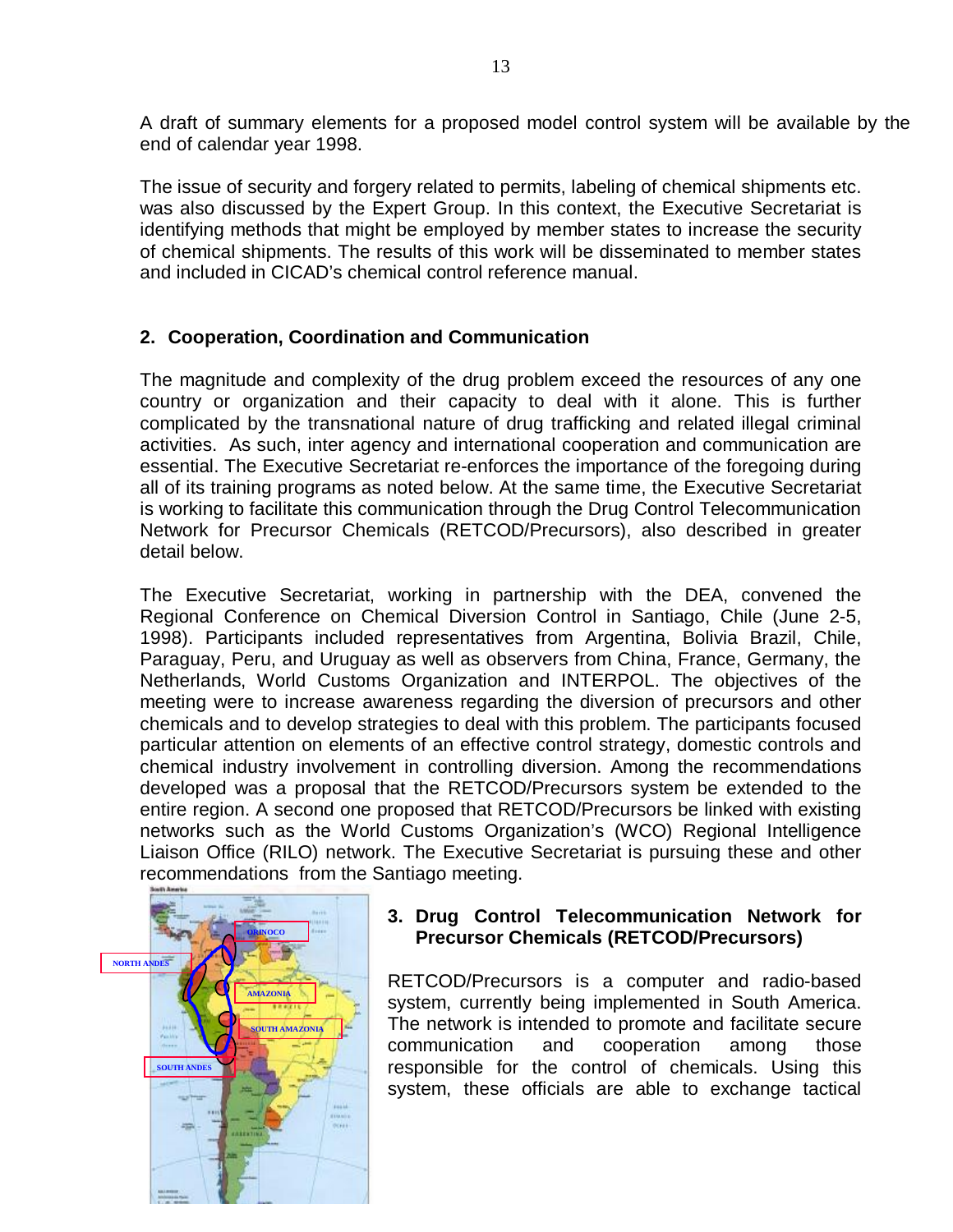information on the movement of chemicals and coordinate their enforcement and interdiction activities.

The Executive Secretariat is continuing with the development and implementation of the RETCOD/Precursors network.

A total of fifty-one computer systems have been purchased and installed with the responsible authorities in the participating countries. The Executive Secretariat has been working with the *Secretaría de Defensa Social* in Bolivia, the Brazilian Federal Police, Colombia's *Dirección Antinarcticos* of their National Police Force, Chilean Customs and Police Officials, the *Dirección Nacional Antinarcoticos* (DINANDRO) in Peru, and Venezuela's *Comision Nacional Antidrogas* (CNA).

Implementation of the radio component of the network has been initiated with technical and financial support from the United States of America and the Government of France. The Executive Secretariat is working with experts from the U.S. Department of Defense to assess technical requirements, select appropriate equipment, and proceed with training and first phase installation of the 4 base station radios in Brazil, Colombia and Peru. First phase implementation is scheduled to be completed by the end of 1998. Additional funding is being sought to finalize the radio component of the existing network in 1999. Funding is also required to expand the network to other regional components in the hemisphere.

## **4. Training**

Precursors and other chemicals are potentially dangerous to the law enforcement, Customs and other officers responsible for their control. It is therefore essential that these officers have the necessary skills to effectively and safely fulfill their duties. At the same time, such chemicals can harm the environment in areas where they are being used to process drugs.

The Executive Secretariat conducts various training workshops for officers in member states concerned with the control of illicit drug production, trafficking and use. As appropriate, the program includes components dealing with the use of chemicals in the

*The Executive Secretariat has pursued the followingprecursors chemical control training activities during 1998*:

- Working in partnership *with the International Narcotics Control Board (INCB) and the Government of Puerto Rico*, the Executive Secretariat convened a workshop for National Drug Control Administrators (December 1-5, 1997).
- *The Executive Secretariat and the Government of France*, through its Centre Interministeriel de Formation Anti Drogue (CIFAD), held a chemical control workshop *in Fort de France, Martinique* (December 8-12, 1997).
- In September 1998*, the Executive Secretariat, working in partnership with the U.S. Drug Enforcement Administration* (DEA) conducted a workshop *in Guatemala City, Guatemala* regarding the control of precursors and other chemicals
- *The Executive Secretariat and the Government of France*, through its Centre Interministeriel de Formation Anti Drogue (CIFAD), held a Customs workshop *in Fort de France, Martinique* (October 5-9, 1998) regarding the control of contraband such as precursors, other chemicals, illicit drugs, arms and explosives.
- *The Executive Secretariat and the Caribbean Customs Law Enforcement Council (CCLEC)* conducted a workshop in Barbados (October 19-23, 1998) for customs officers from Eastern Caribbean countries.
- The Executive Secretariat held a chemical control workshop *in Lima, Peru* (November 16-20, 1998) for lawenforcement officers in South America
- *In support of its training activities, the Executive Secretariat developed a comprehensive reference manual* concerning precursors and other chemicals used in the production of illicit drugs for distribution at its workshops. The manual was prepared drawing on existing resources prepared by other organizations and agencies such as the DEA and the RCMP. It is being expanded to include sections on officer safety and the disposal of chemicals in a safe and environmentally acceptable manner and will be ready for distribution in February 1999.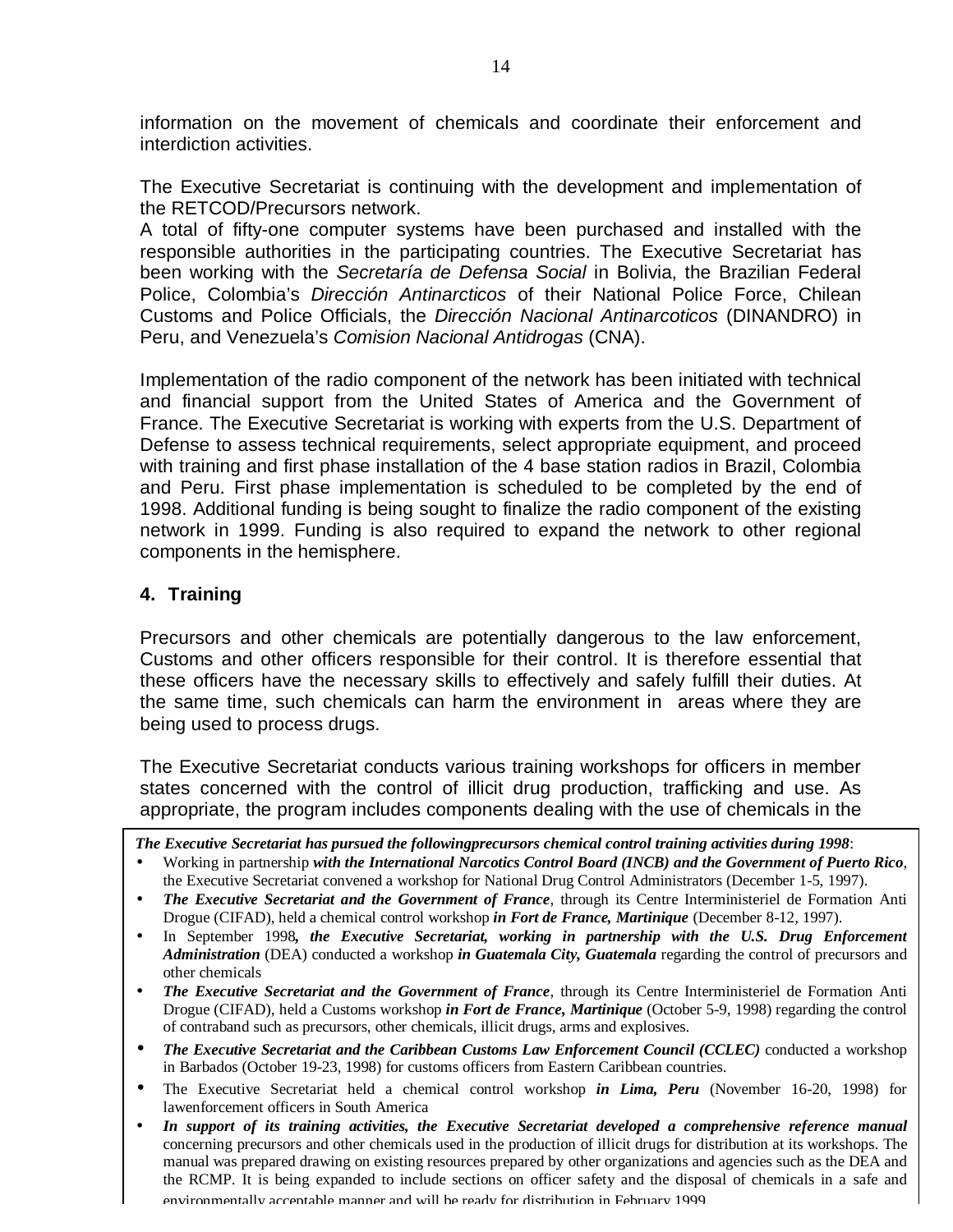production of drugs, clandestine laboratories, the control of these substances and officer safety. Workshops are evaluated and programs are revised based upon feedback from participants.

## **5. Information – Inter-American Drug Information System (CICAD/IADIS)**

## **5.1. Documentation/Referential data**

In support of control measures activities, and particularly its training activities, the Executive Secretariat has promoted the collection and cataloging of extensive literature and websites in the area of officer safety, cleanup of clandestine laboratories, and disposal of chemicals as the basis for the revision of the reference manual concerning precursors and other chemicals used in the production of illicit drugs, developed by and distributed at the Executive Secretariat workshops.

Another important information support is the collection and cataloging of international and bilateral agreements, national legislation, institutions and projects related to the control of precursors and other chemicals. Much of this information is available in the online databases posted on the Internet (CICAD's web page). CICAD/IADIS' second CD-ROM entitled "Illicit Drugs", provides over 500 references to materials on precursor and essential chemicals as well as additional materials on control.

# **II. Legal Development**

- *16. Provide support and assistance in the review and modification of laws as part of a harmonization of legislation and judicial review*
- *17. Provide assistance/training in the use of intelligence in investigations and prosecutions.*
- *18. Establish a mechanism for the electronic exchange of information regarding judicial reform and modernization of criminal/legal procedures.*

## **1. Technical Support**

The Executive Secretariat continues to promote the harmonization of laws in member states through the work of CICAD's Expert Groups as well as through its training and technical assistance functions.

The Precursor Chemical Control and Money Laundering Control Expert Groups, have been at work in 1998 - two meetings of each group in May and October- to modify the corresponding OAS/CICAD model regulations so as to bring them current with conventional international practice in these two highly dynamic and evolving fields. This exercise represents a significant effort to update the model regulations for the first time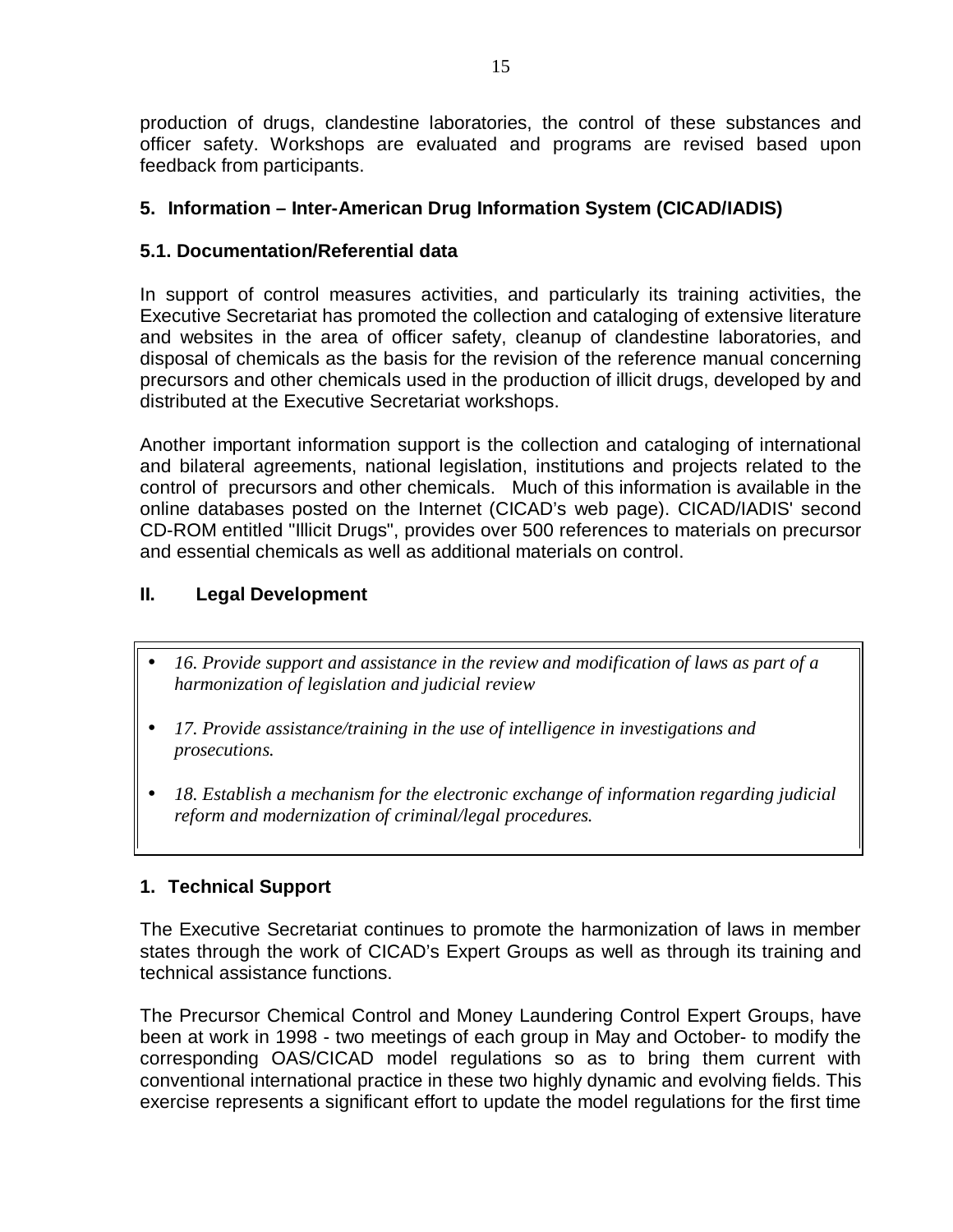since they were adopted by the OAS General Assembly in 1991 and 1992 respectively. It is expected that this round of modifications will conclude in 1998 since the regulations cannot be always in flux as they are designed to provide guidance under the general goal of promoting harmonization of national measures.

In addition, both the Expert Groups have been carrying out a review of training needs, where required, in order to reinforce national legislation with the corresponding administrative support required to put it into effect. In the case of money laundering control, the training needs have been prioritized into cooperation and money laundering prevention in the financial sector, training to assist nascent financial intelligence units and training to assist prosecutors and judges to more effectively enforce national laws through increased prosecutions and convictions.

The Executive Secretariat has been active in providing technical assistance to a number of countries (five in 1998) providing advice on drug control and money laundering control laws, laws relating to forfeiture and to the establishing of financial intelligence units. This is an on-going commitment of the Secretariat that will continue to be offered as long as countries solicit the Secretariat's advice.

In addition, throughout 1998 the Executive Secretariat has been active in training programs either by participating in national programs or international programs set up by governments or other organizations or in cooperation with governments or other entities such as the Royal Canadian Mounted Police or the *Plan Nacional sobre Drogas* of the Government of Spain.

The issue of a mechanism for the electronic exchange of information on judicial reform and the modernization of criminal procedure exists through CICAD/IADIS, but thus far the Secretariat has not yet fully explored how it can be put to greatest effect. The Secretariat will carry on with this on-going task in the context of its priorities and will endeavor to find resources to promote its implementation.

### **2. Information - Inter-American Drug Information System (CICAD/IADIS)**

In an effort to provide the Executive Secretariat and Member states with relevant legal information as the basis for transnational cooperation, national legislation on all aspects of the drug problem have been collected, cataloged, and are currently being scanned so that they can be available on the Internet. Many national laws are already available both referentially and in full on CICAD's web page, and a comprehensive index of legislative documents related to drugs is being developed with assistance from the Institute of Political Sciences "Francisco de Miranda", del Peru.

Also as an important support to legal development activities, websites in the areas of arms and explosives, and money laundering have been collected and classified, providing timely information crucial to Member states. IADIS' second CD-ROM entitled "Illicit Drugs", provides over 500 references to laws, decrees, and regulations on drugs, money laundering and other related topics, many in full text. It also contains complete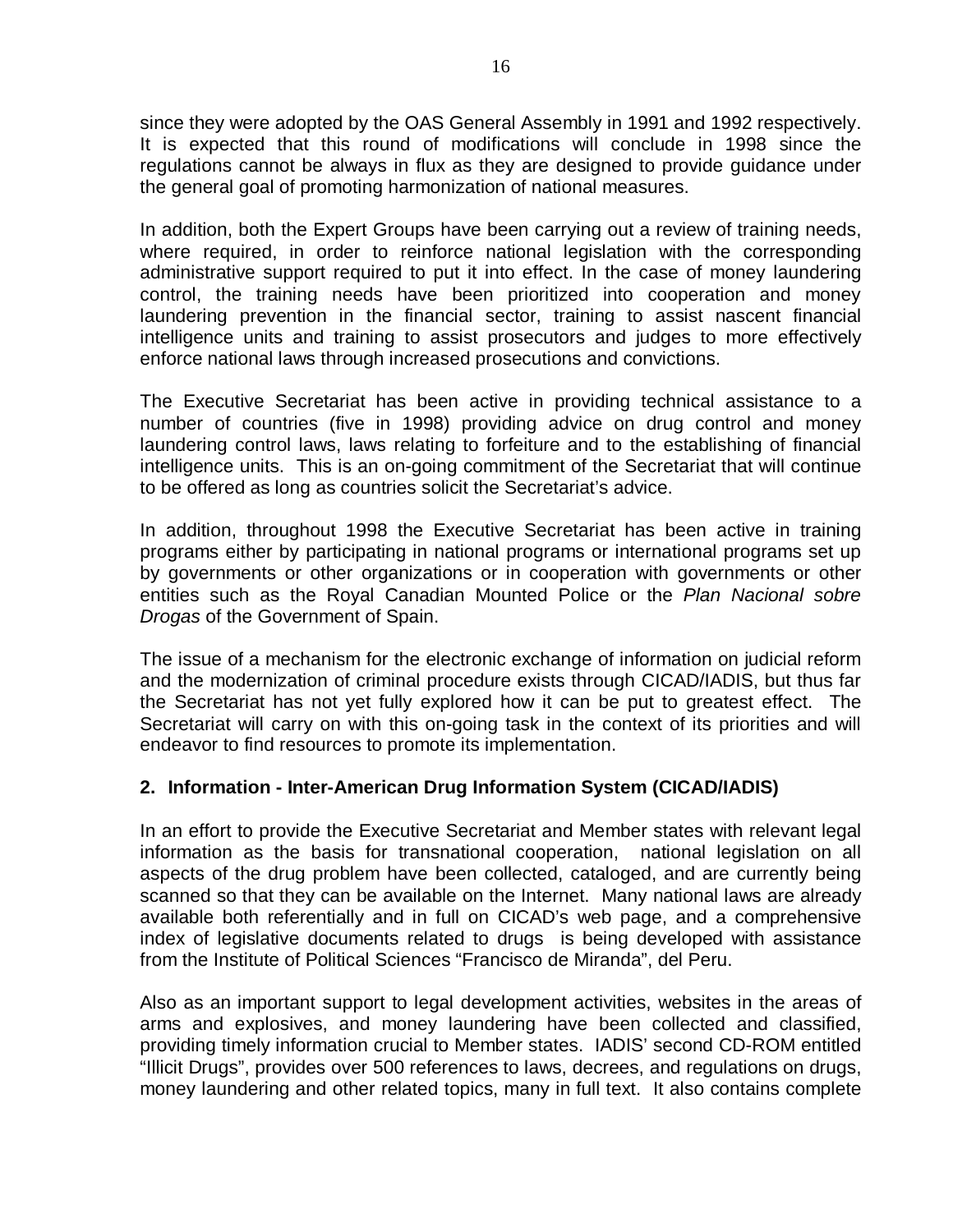full text access to Colombian legislation on drugs, with some jurisprudence, and legal and jurisprudential information from Nicaragua.

## **III. Money Laundering**

• *19. Redouble its efforts before the Inter-American Development Bank to re-emphasize the importance of recommendations of the December 1995 Summit of the Americas Buenos Aires Communique and inquire as to what assistance is required from the OAS to expedite approval of the funding proposal related to the foregoing recommendations (with the good offices of the Secretary General of the OAS and member states).*

The Executive Secretariat has concluded its negotiations with the IDB to establish this pilot project directed at the prevention of money laundering in financial institutions in selected countries. A letter of agreement to this effect was signed by President Enrique Iglesias of the IDB and Secretary General César Gaviria of the OAS on September 29, 1998. The Executive Secretariat expects the project to be well underway before the end of the fourth quarter of 1998.

# **IV. Control and Interdiction**

- *20. Promote and encourage hemispheric cooperation among member states in customs and maritime control issues.*
- *21. Encourage member states to enter into constructive dialogue with the private sector to identify mechanism for the control of drug smuggling.*
- *23. Assist with training*

Drug trafficking is a transnational problem. As such, communication and bilateral/multilateral cooperation among countries and agencies, such as Customs, maritime authorities and Coast Guard, concerned with the control of drugs and chemicals is extremely important. This has been highlighted in other parts of this report. Collaboration of this nature allows for the exchange of information and intelligence and the coordination of interdiction activities. Within the framework of the Plan of Action, the Executive Secretariat has been pursuing the following activities to promote or facilitate the foregoing: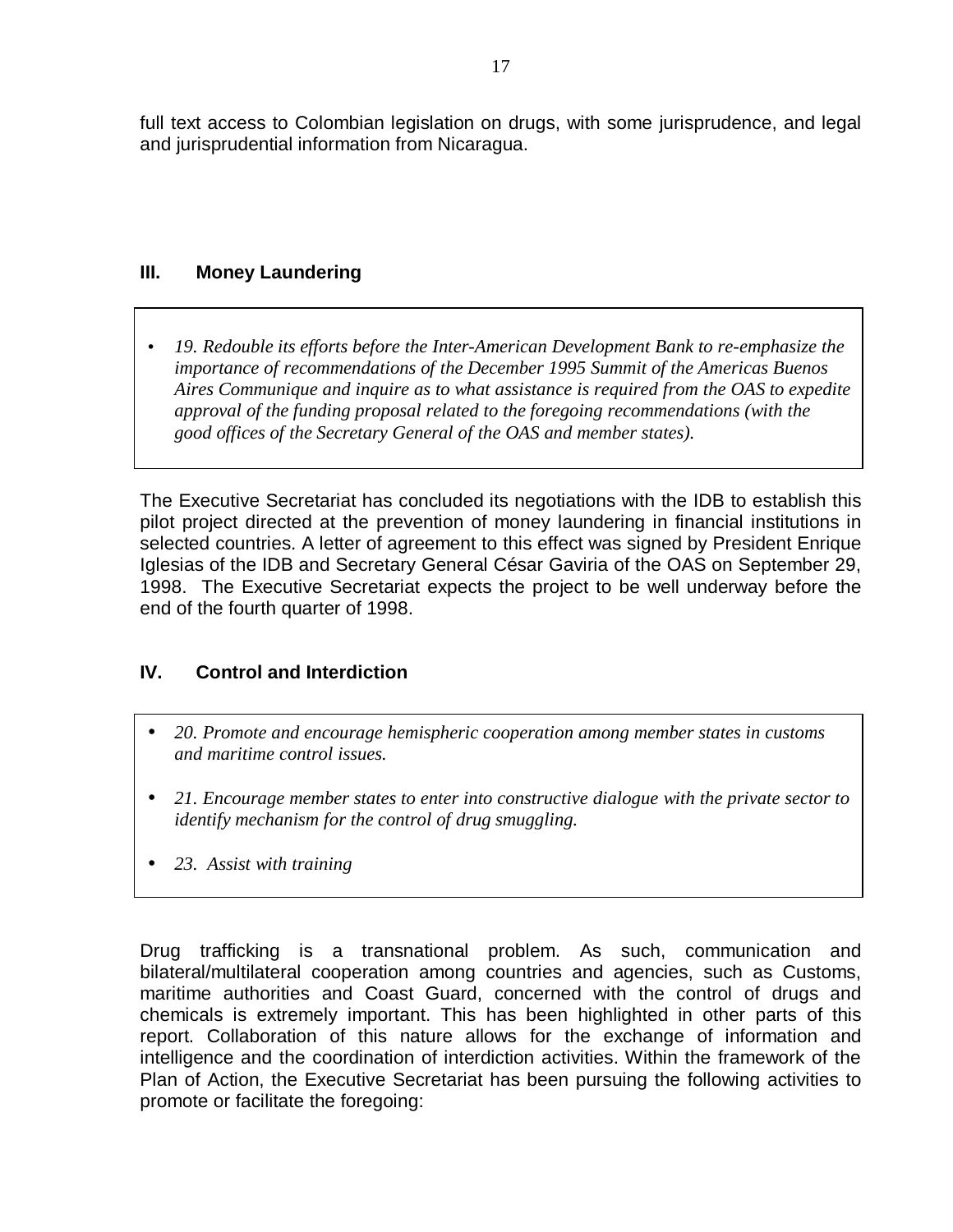## **1. Training**

The Executive Secretariat emphasizes the importance of and need for cooperation, collaboration and communication among member states, drug control officers, agencies and control bodies during all training workshops that it organizes. Some of these training initiatives are described in the report on paragraph 16 of the Plan of Action.

## **2. Riverine Cooperation**

RETCOD/Precursors is also concerned with promoting communications, coordination and cooperation among Customs, Coast Guards, Police and other officers concerned with the control of drug trafficking and chemicals divertion in the South-American riverine basins.

### **3. Maritime Cooperation**

The importance of bilateral and multilateral agreements on various drug related issues including maritime cooperation was identified in the Santo Domingo Declaration Against Drugs (December 9, 1997). The Declaration also committed to support the Kingdom of the Netherlands in starting consultations to assess the prospects of reaching consensus on a Caribbean regional agreement on maritime cooperation particularly as it



relates to Article 17 of the 1988 Vienna Convention. Between March 27-28, 1998, the Ministry of Defense of the Kingdom of the Netherlands convened a meeting for informal consultations concerning this issue in Curaçao, Netherlands Antilles, in which the Executive Secretariat participated. The Government of the Netherlands presented a draft agreement for maritime cooperation for informal discussion. Further to the comments received the draft will be revised and circulated as part of a broader consultative process. The Executive Secretariat will continue to work with the Netherlands and the other countries and organizations involved in this initiative.

The Executive Secretariat has prepared a directory of international maritime training activities and a paper concerning maritime drug trafficking routes. Both of these were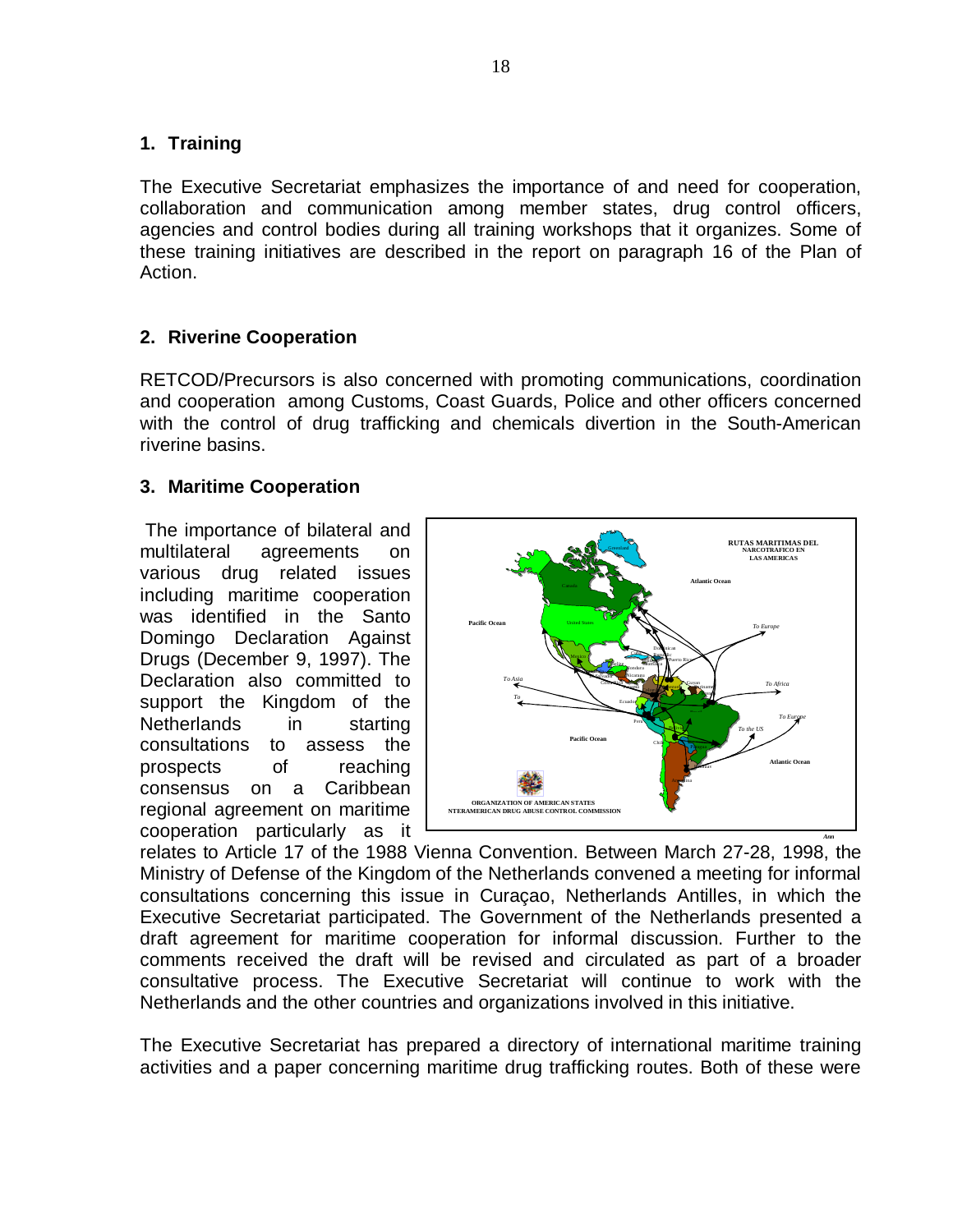finalized and distributed during CICAD's Twenty-fourth Regular Session in Tegucigalpa, Honduras.

#### **4. Free Trade Zones**

During the Regional Conference on Chemical Diversion Control in Santiago, Chile (June 2-5, 1998), participants identified problems in the control of chemicals routed through or destined to free trade zones. The recommendations of the group in Santiago called upon the Executive Secretariat and the DEA to examine this issue and develop initiatives to assist countries in dealing with the problems that these economic zones present for the control of drugs and chemicals. The Executive Secretariat is currently exploring alternatives. One approach being considered is to work on a pilot basis with a member state in which such an area exists to develop specific approaches that might be applied in other countries. One method that might be explored is how to more actively involve the private port authorities and companies transacting business in these areas in the control of illicit drugs and chemicals.

| V. RESOURCES NEEDED IN 1999 - PROJECTS/ACTIVITIES, INFORMATION AND STATISTICS RELATED |  |
|---------------------------------------------------------------------------------------|--|
| <b>TO CONTROL MEASURES.</b>                                                           |  |

| <b>Activity/Project</b>                          | <b>Estimated Cost</b> |  |
|--------------------------------------------------|-----------------------|--|
| <b>Control of Precursors and other Chemicals</b> |                       |  |
| <b>Chemical control</b>                          |                       |  |
| - RETCOD: Network expansion (Ecuador, Bolivia,   | \$3,350,000           |  |
| Brazil, Colombia, Chile, Peru, Venezuela)        |                       |  |
| - Network expansion to Southern Cone             | \$1,600,000           |  |
| (Argentina, Bolivia, Paraguay, Uruguay)          |                       |  |
| Internet service costs for Amazonia, Orinoco     | \$22,000              |  |
| and South Andes regional components              |                       |  |
| Training                                         |                       |  |
| - CICAD-RCMP Drug Control Workshop               | \$55,000              |  |
| - Chemical Control Workshops                     |                       |  |
| - Central America                                | \$55,000              |  |
| - South America                                  | \$65,000              |  |
| - CICAD-INCB                                     | \$55,000              |  |
| Information                                      |                       |  |
| Product development/Identification-              | \$10,000              |  |
| Expansion of access to control information       |                       |  |
| <b>Legal Development</b>                         | \$508,000             |  |
| <b>Money Laundering Control</b>                  | \$175,000             |  |
| Product development/Identification               | \$20,000              |  |
| - Expansion of access to legislation information |                       |  |
| Control and Interdiction                         |                       |  |
| <b>Customs and Maritime cooperation</b>          |                       |  |
| - Free Trade Zone conference                     | \$50,000              |  |
| - Customs workshops                              |                       |  |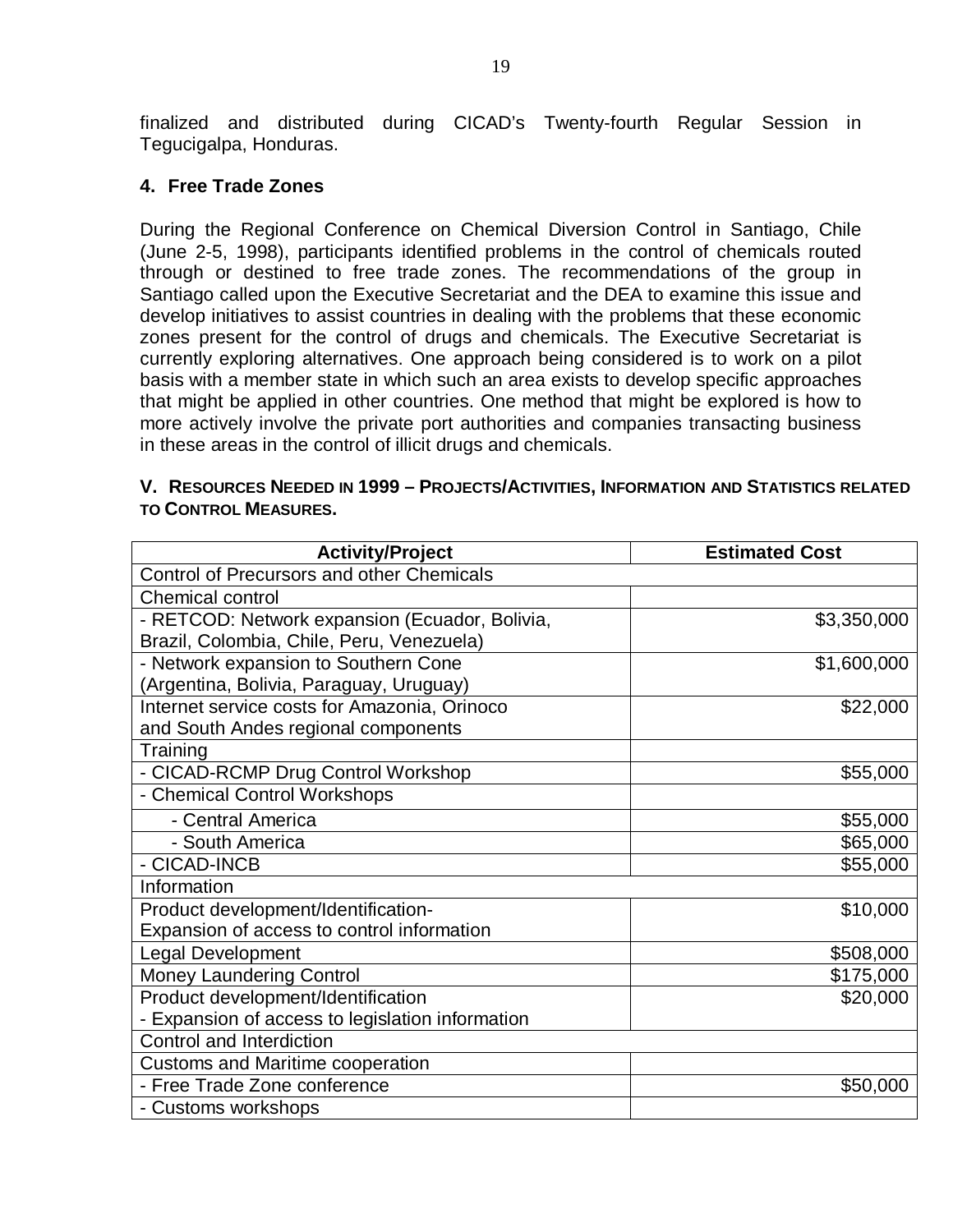| - Central America                        | \$55,000    |
|------------------------------------------|-------------|
| - South America                          | \$65,000    |
| - Caribbean                              | \$85,000    |
| - Port Security workshop (South America) | \$70,000    |
|                                          |             |
| <b>TOTAL</b>                             | \$6,240,000 |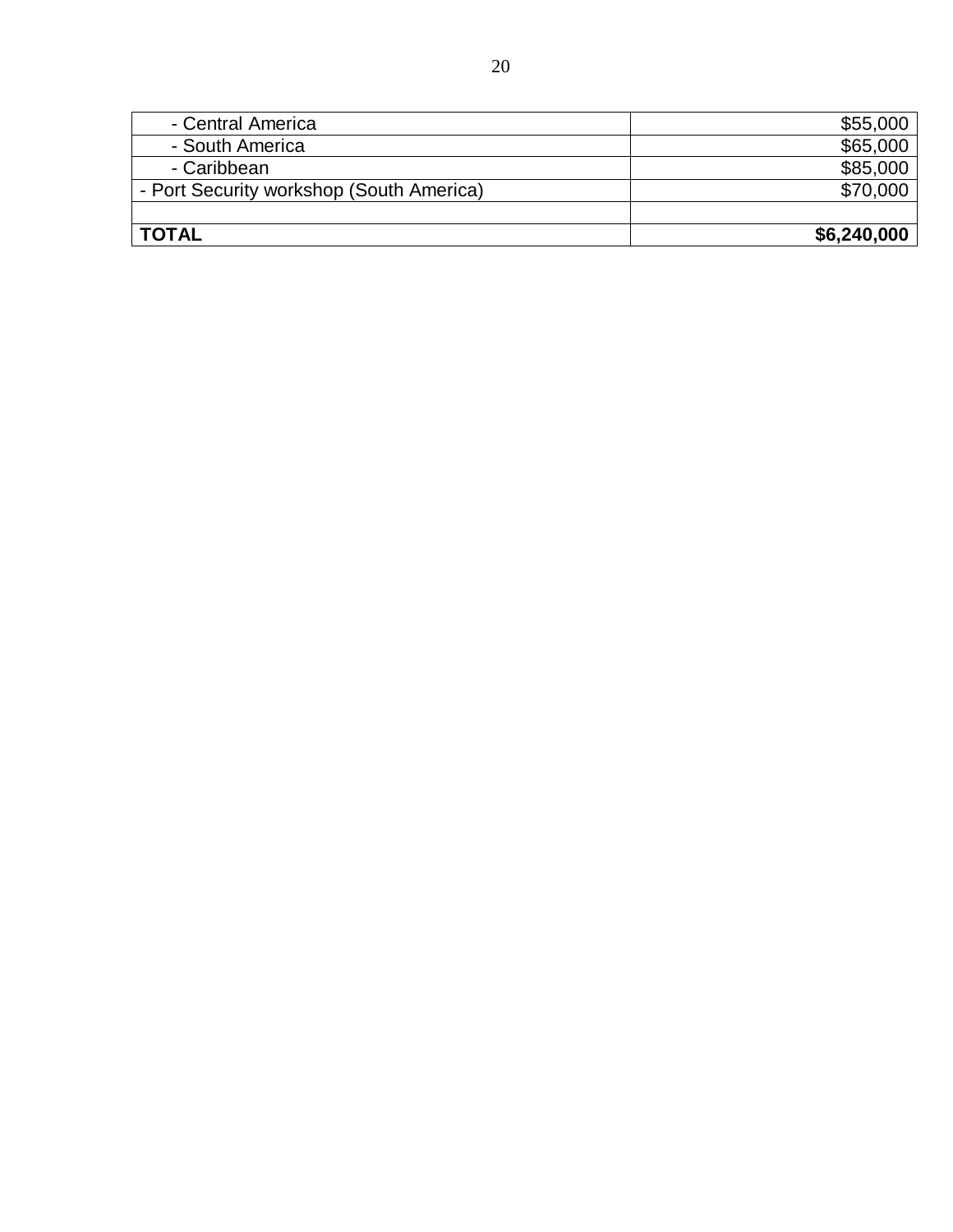## **INSTITUTIONAL STRENGTHENING**

## **I. National Drug Control Commissions**

• *22. Assist with institutional strengthening in member states to promote collaboration (integration) among agencies, ministries and other entities responsible for the various aspects of the country's response to the drug problem.*

CICAD has confirmed the need for and importance of strengthening the national drug control commissions (NDCs) of member states. This serves to improve their organizational and functional capacity to more efficiently combat all illicit traffic and use of psychotropic substances and chemical products. When requested to do so and based on the availability of resources, the Executive Secretariat provides technical assistance to the NDCs, to improve their legal, administrative and operational systems.

Within the Plan of Action framework, the Executive Secretariat has carried out the following activities to help with this institutional strengthening:

#### **1. Institutional development seminars**

A workshop on strategic planning was held in Panama in July 1998, coordinated and directed by the National Commission for the Study and Prevention of Drug Related crimes (CONAPRED). Twenty-eight (28) delegates from governmental and nongovernmental institutions in Panama participated. The methodology applied facilitated the identification of strategies as well as the skills and abilities required which will be institutionally developed and on which the institution strengthening process will be based.

Similarly, technical and financial support was provided by the Executive Secretariat to hold two meetings for the analysis and adoption, by consensus, of the drafting of new national drug control legislation (#12 plan of action). (September 1998).

#### *Workshops for Institution Building*

The second meeting was held *in Guatemala in June 1998*. Participants included representatives from the areas of drug prevention, treatment and rehabilitation, control, investigation, the judicial sector, from the National Assembly, the Supreme Court of Justice, as well from SECCATID. During the meeting, delegates discussed and approved topics which will be included in the final bill to be prepared within two months by a drafting commission integrated by a number of the participating technicians, and under the coordination of SECCATID

The first meeting was held *in Nicaragua in November 1997* with officials from the public and private sectors involved in the prevention of illegal drug use and illicit trafficking of narcotic, psychotropic and chemical substances, and related activities in attendance. These included representatives from the National Assembly and Supreme Court of Justice. Draft Bill 285 "Law of Reform and additions to Law 177" is at present passing through the stages of parliamentary procedure at the Nicaraguan Congress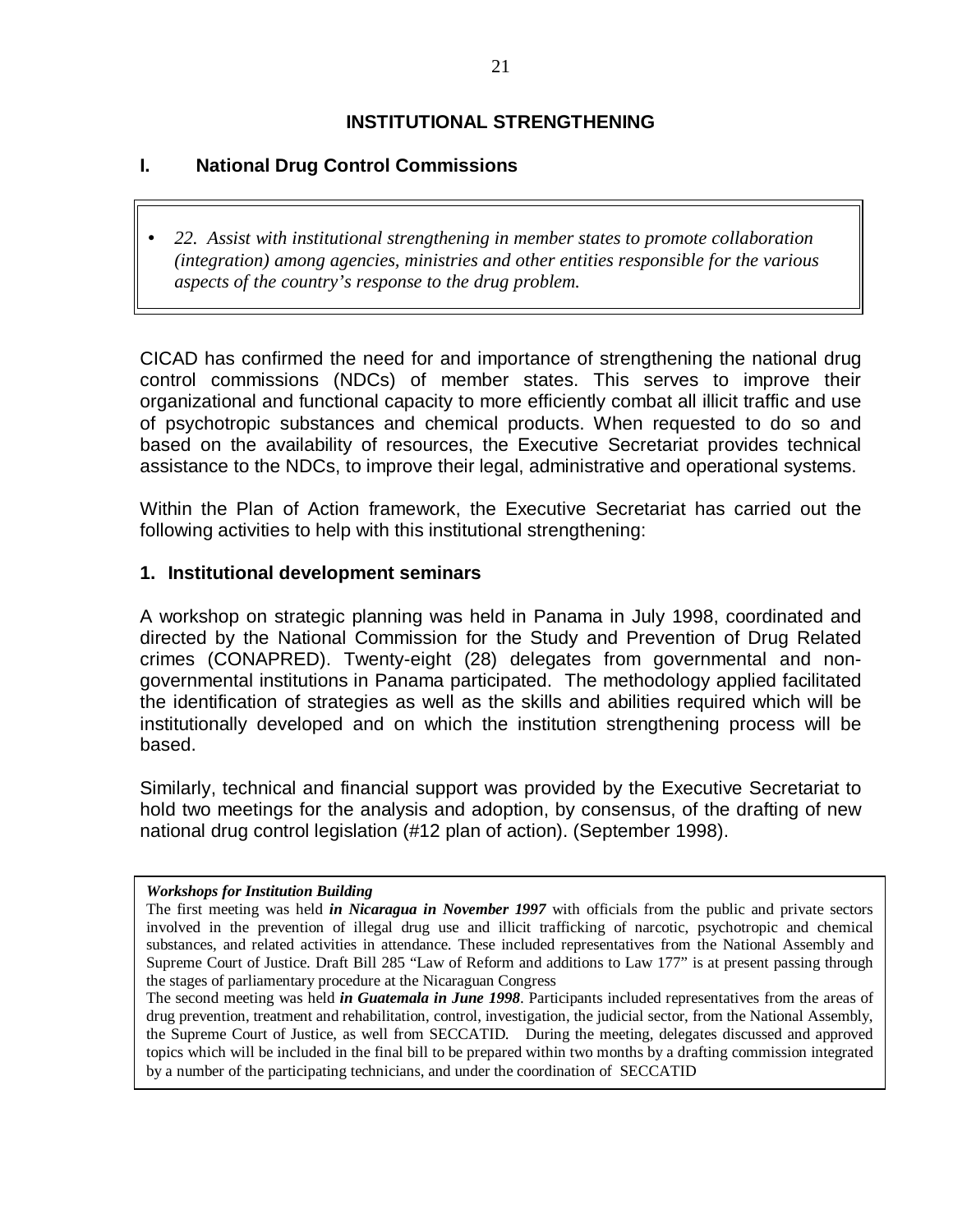## **2. Technical Assistance**

In 1998, technical assistance was offered to NDCs as well as to national offices in charge of the control of the trade of chemical substances in El Salvador, Honduras, Guatemala, Nicaragua, Panama and the Dominican Republic. The focus of this assistance was to strengthen the national systems of administrative control and prepare operational inter-institutional regulations for the development of control mechanisms for these substances.

The Executive Secretariat collaborated on organizing specialized workshops in Ecuador (May 1998), Panama (August 1998) and Peru (October 1998). The objectives of the workshop were to prepare and implement control regulations for drug addicts' assistance centers and provide training for administrators of these centers.

## **3. Compilation of regulations**

The Executive Secretariat has compiled regulations in various specific areas, based on current laws in various countries of the Hemisphere. The regulations relate to national commissions, seizures, forfeiture and administration of assets linked to drug trafficking, control of chemical substances, and on the consumption of controlled substances and the treatment of drug abusers. This compilation is available and updated periodically on the CICAD Web Page.

## **4. Information – Inter-American Drug Information System (CICAD/IADIS)**

### **4.1. RETCOD/ National Drug Commissions (NDC's)**

In March 1996, the CICAD Executive Secretariat established a telecommunications system operating through the Internet for the use of National Drug Commissions (NDC's) in member states. This system serves as a tool to improve the capacity of NDC's to communicate among themselves, with the institutions they coordinate, and with other international organizations. In this way they achieve the maximum use of the existing telecommunication services in the hemisphere, which is an important factor in improving coordination. Since the implementation of this system, the Executive Secretariat provides both technical and financial support in maintaining its operation.

The Executive Secretariat has provided each NDC with computer equipment and is covering the monthly Internet server charges until October 1999. After this date, each National Commission or central contact point of SITCOD/NDC in the country will cover these costs.

### **4.2 National Plans**